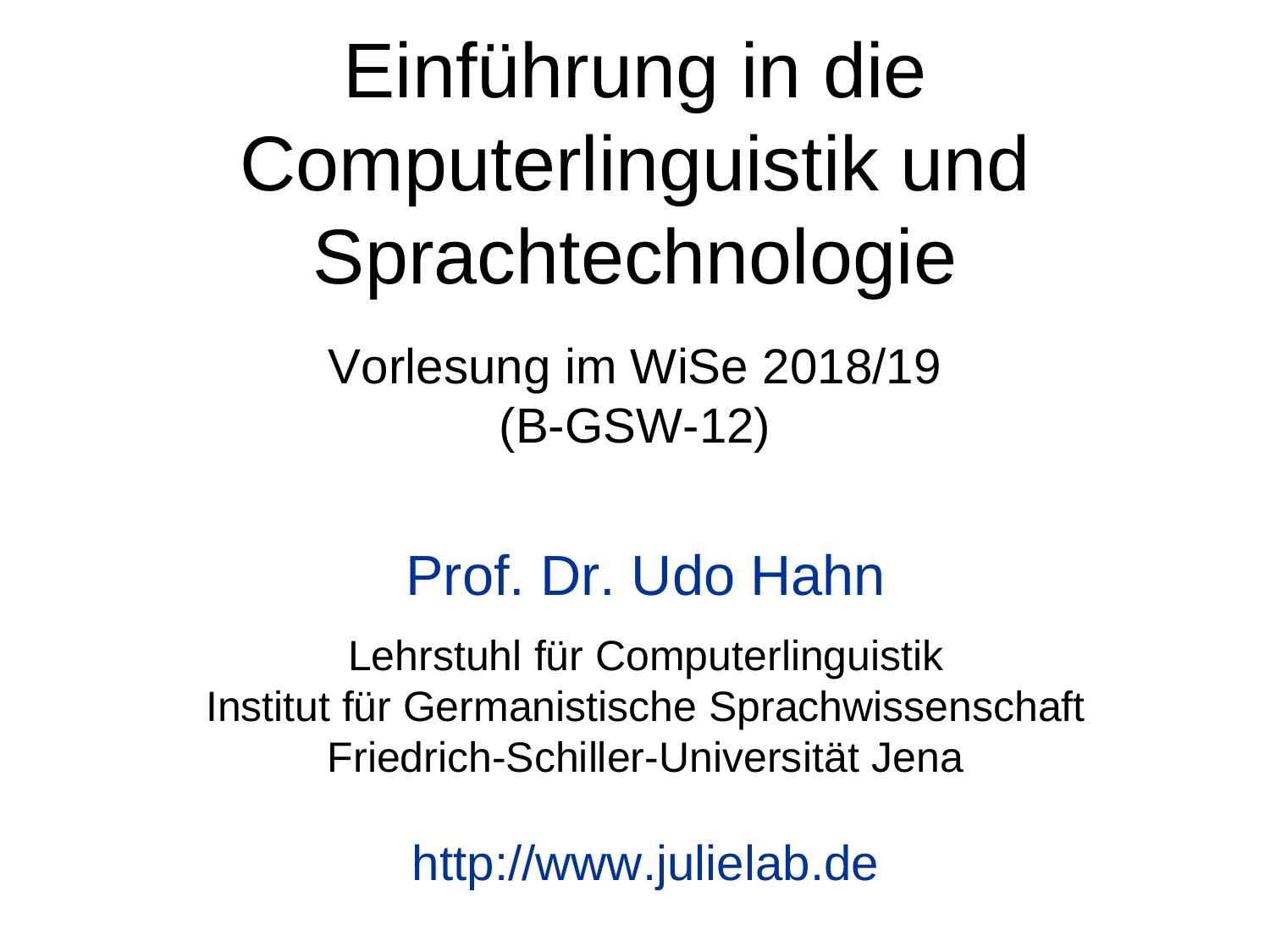# Exemplarisches zum Parsing

- Parsing-Protokoll: Strukturbaum
- Parsing-Strategien  $\rightarrow$  Algorithmen
	- top-down *vs*. bottom-up
	- depth-first *vs*. breadth-first
	- Left corner
- Parsing und Ambiguität
	- lexikalische Ambiguität
	- strukturelle Ambiguität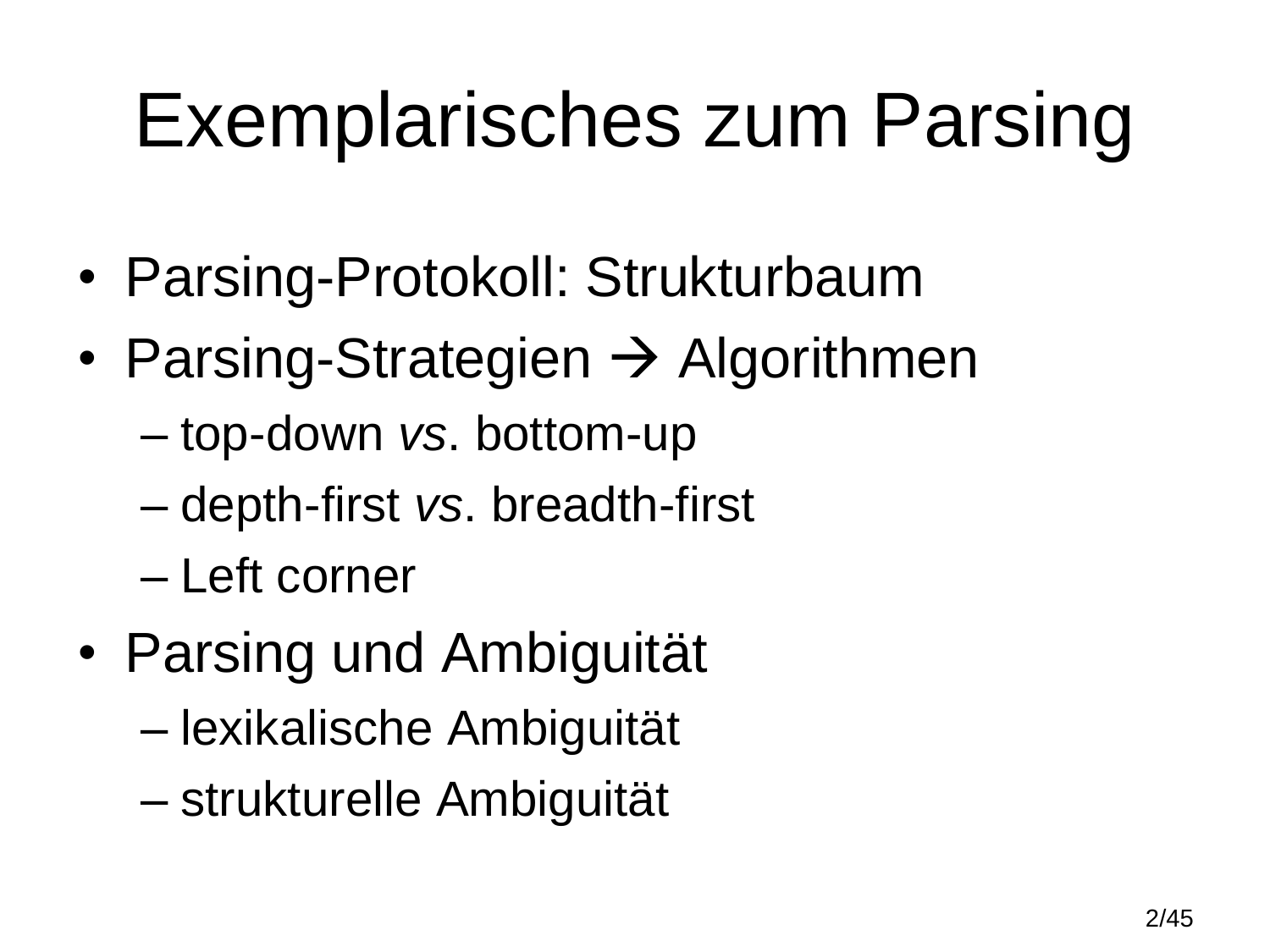der folgende Teil der Vorlesung enthält Teile einer Ausarbeitung entnommen von

### Prof. Harold Somers

Professor of Language Engineering University of Manchester Institute of Science & Technology (UMIST)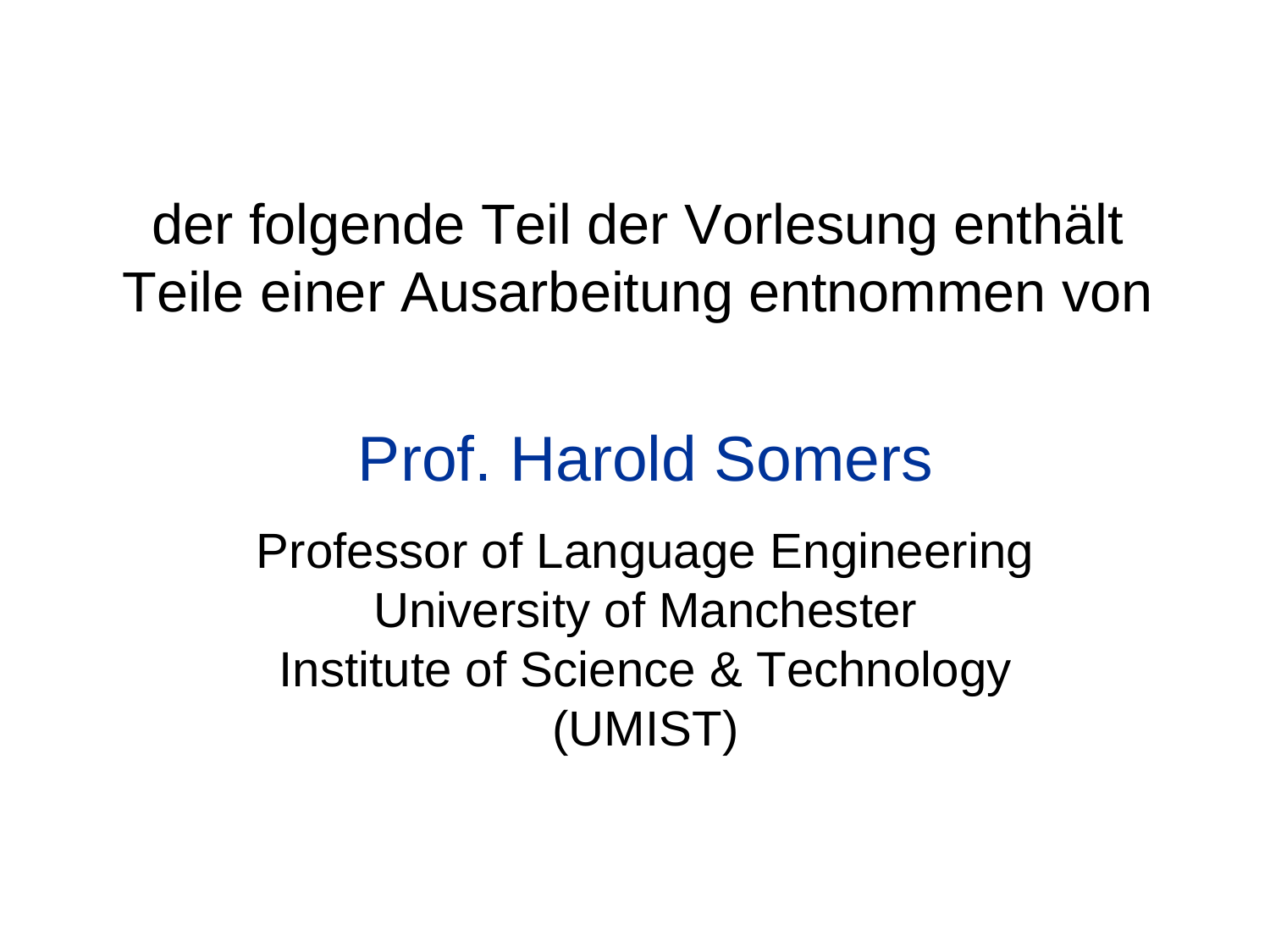### **1. Top-down with simple grammar**



 $S \rightarrow NP VP$  $NP \rightarrow det n$  $VP \rightarrow V$  $VP \rightarrow V NP$ 

Lexicon det  $\rightarrow$  {*an*, *the*}  $n \rightarrow \{elephant, man\}$  $v \rightarrow shot$ 

No more rules, but input is not completely accounted for… So we must **backtrack**, and try the other VP rule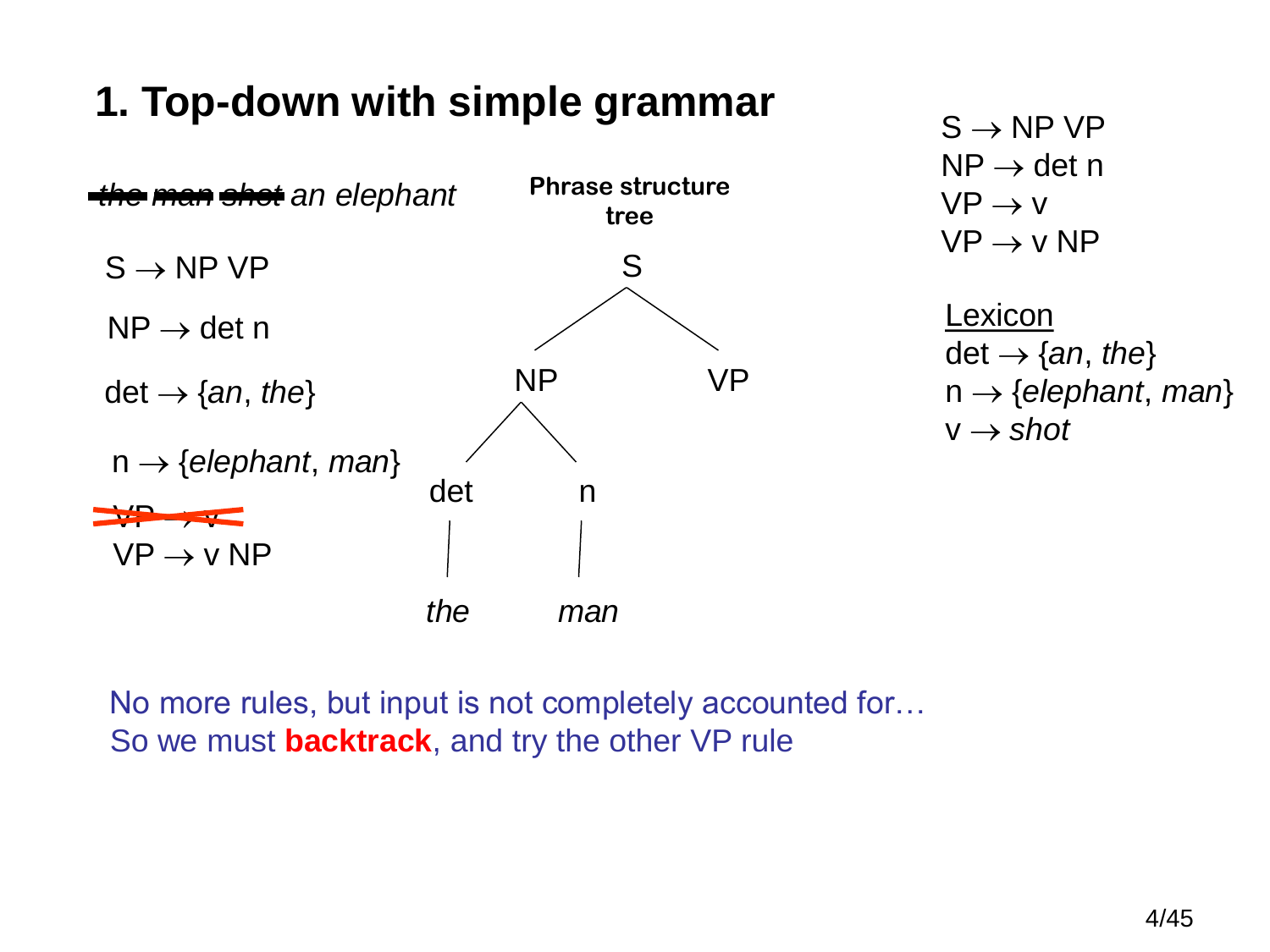### **1. Top-down with simple grammar**



accounted for

 $S \rightarrow NP VP$  $NP \rightarrow det n$  $VP \rightarrow V$  $VP \rightarrow V NP$ 

Lexicon det  $\rightarrow$  {*an*, *the*}  $n \rightarrow \{elephant, man\}$  $v \rightarrow shot$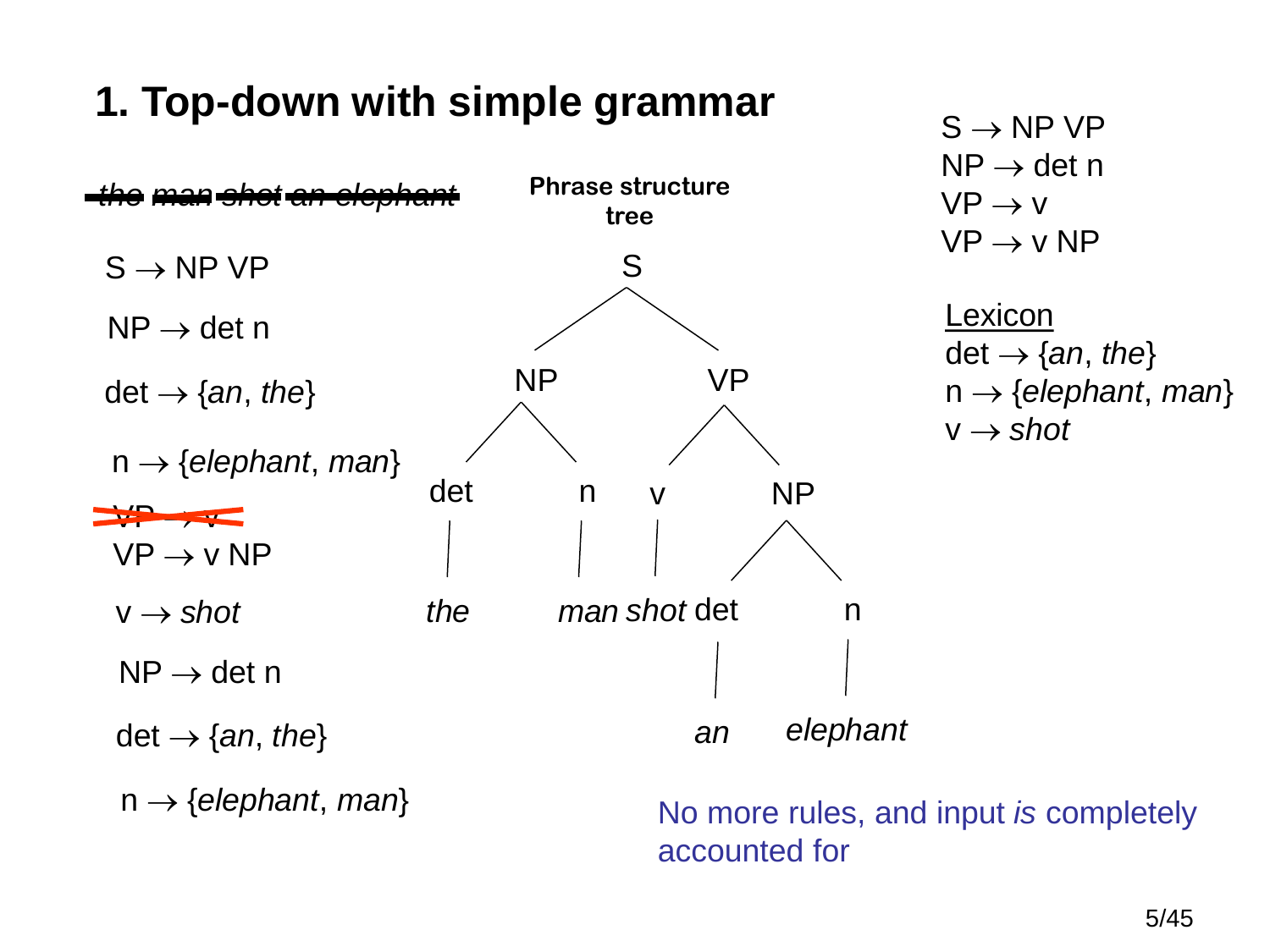## Breadth-first vs. Depth-first

- When we came to the VP rule we were faced with a choice of two rules
	- "Depth-first" means following the first choice through to the end
		- In case a dead end occurs, we must backtrack
	- "Breadth-first" means keeping all your options open (e.g., by copying partial parse trees and by proceeding with different alternatives independently)
		- In case a dead end occurs, the current alternative "dies" (is invalidated)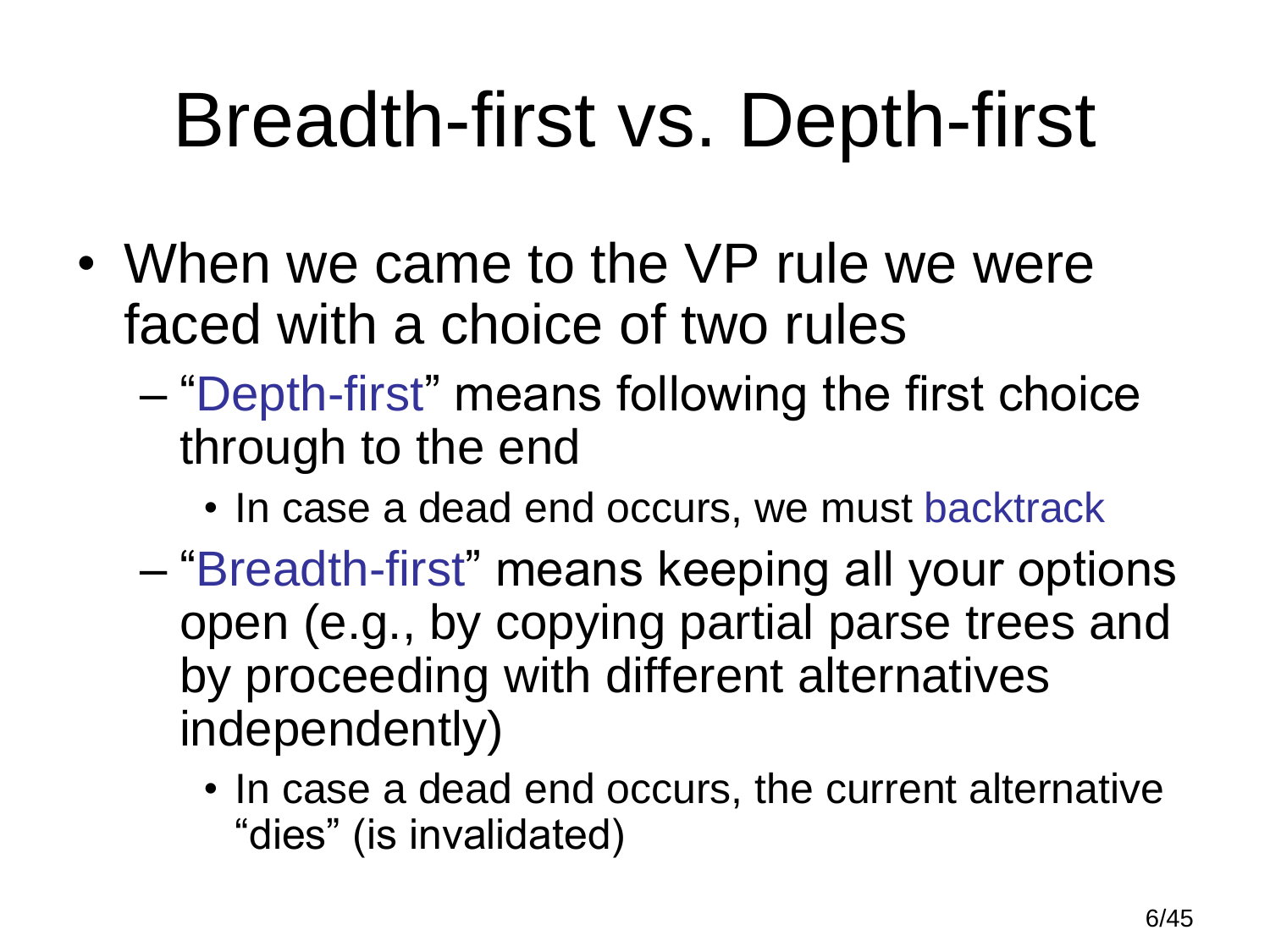#### **2. Bottom-up with simple grammar**



 $S \rightarrow NP VP$  $NP \rightarrow det n$  $VP \rightarrow V$  $VP \rightarrow V NP$ 

Lexicon det  $\rightarrow$  {*an*, *the*}  $n \rightarrow \{e \mid e \}$ *nant*, *man* $\}$  $v \rightarrow shot$ 

We've reached the top, but input is not completely accounted for…  $\mathsf{vec}$  ve reached the top, and input is complete We've reached the top, and input *is* completely accounted for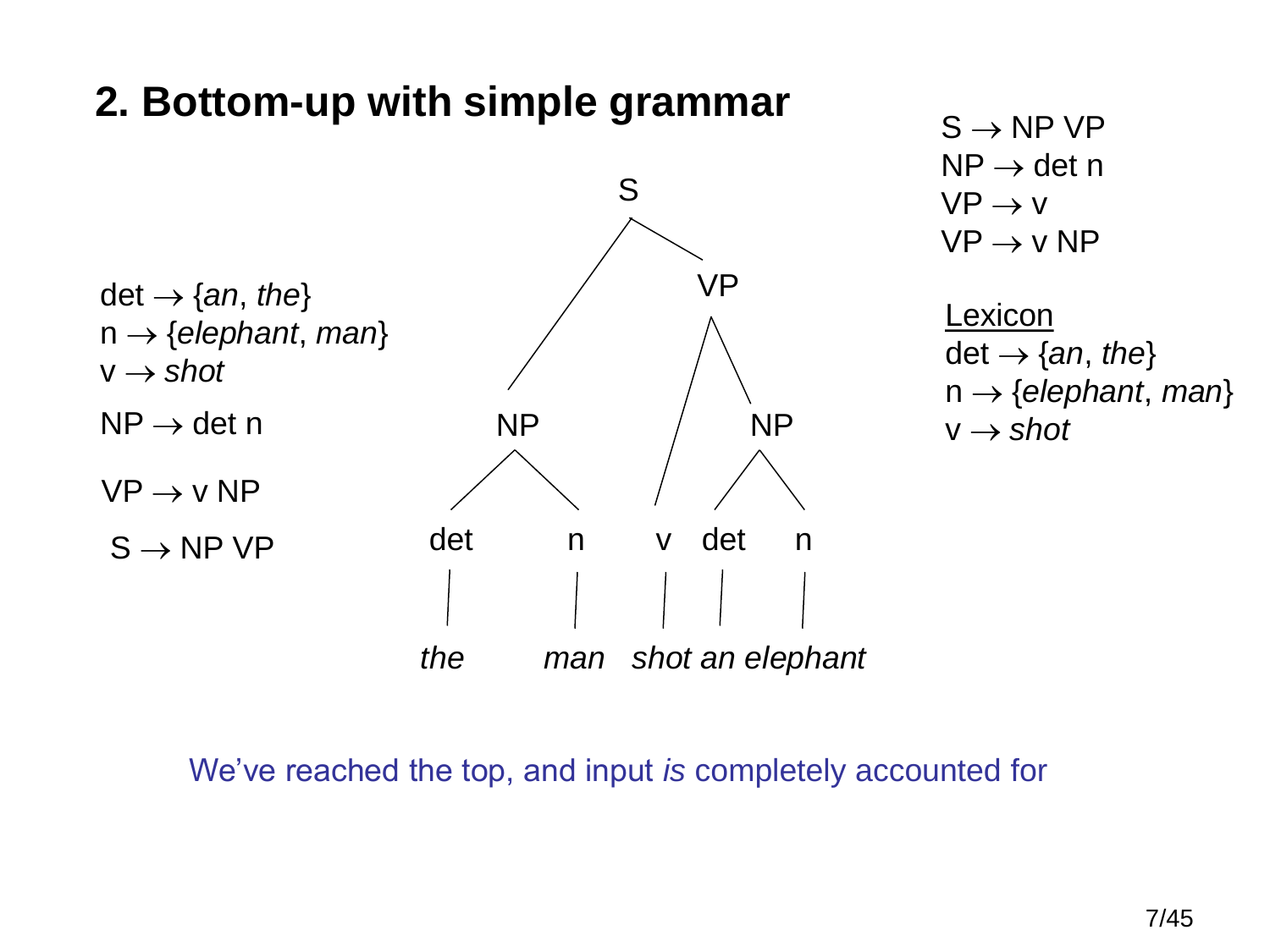## **Eine Beispielgrammatik (CFG)**

 $(1-a)$  S  $\Rightarrow$  NP VP  $(1-b)$  NP  $\Rightarrow$  Det Nom  $(1-c)$  VP  $\Rightarrow$  Verb NP  $(1-d)$  Det  $\Rightarrow$  { der, den }  $(1-e)$  Nom  $\Rightarrow$  { Präsident, Vertrag }  $(1-f)$  Verb  $\Rightarrow$  { unterschreibt }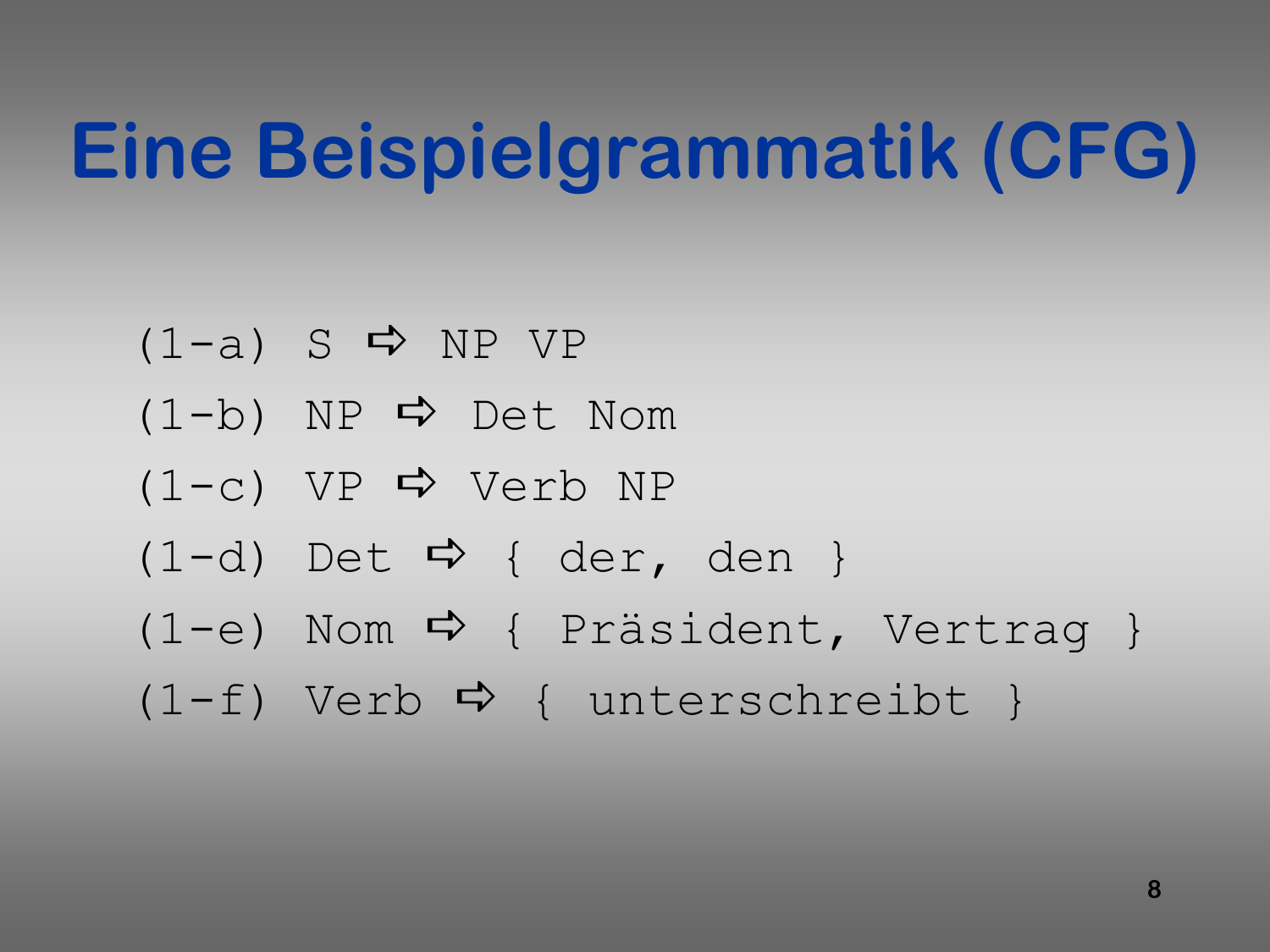#### Eingabe:

- a. ein Satz bestehend aus nilexikalischen Einheiten einer (natürlichen) Sprache
- b. eine kontextfreie Phrasenstruktur-Grammatik (deren terminale Symbole lexikalische Einheiten sind)
- 1. Prüfe für alle n lexikalischen Einheiten des Satzes (von links nach rechts):
	- a. es existiert eine Reael, deren rechte Seite die jeweilige lexikalische Einheit als Element enthält ; falls nicht, gehe zu (5.b)
	- b. konstruiere für jede so identifizierte lexikalische Einheit einen Graphen, dessen Wurzel das lexikalische Kategoriensymbol der linken Seite dieser Regel als Etikett erhält und die lexikalische Einheit aus der rechten Seite der Regel als Etikett des direkten Nachfolgers der Wurzel hat.
	- c. jeder dieser "lexikalischen" Graphen hat einen Abdeckungsindex [i...i], der die Abdeckung des jeweiligen i-ten lexikalischen Element beschreibt (i=1..n).
	- d. ordne die Graphen in aufsteigender Folge ihrer n Abdeckungsindices.
- 2. Finde iterativ alle Regeln,
	- a. deren rechte Seite (bestehend aus k Kategoriensymbolen) vollständig mit den Etiketten der Wurzeln einer k-elementigen Teilfolge von Graphen (ebenfalls Kategoriensymbole) übereinstimmt, wobei
	- b. die Abdeckungsindices der k-elementigen Teilfolge von Graphen dicht (also ohne Wort- oder Phrasenlücken) und numerisch aufsteigend geordnet sind.
- 3. Konstruiere für jede so gefundene k-elementige Teilfolge von Graphen einen die gefundenen Graphen enthaltenden neuen Graphen,
	- a. dessen Wurzel das komplexe syntaktische Kategoriensymbol der linken Seite der identifizierten Regel als Etikett erhält und die Wurzelknoten der identifizierten kelementigen Teilfolge von Graphen aus der korrespondierenden rechten Seite dieser Regel als direkte Nachfolger des neuen Wurzelknotens hat, wobei die Präzedenzordnung zwischen diesen Teilgraphen sich aus der aufsteigenden Ordnung ihrer Abdeckungsindices ergibt.
	- b. der Abdeckungsindex des neu gebildeten Graphen berechnet sich wie folgt:
		- (1) die untere Grenze ergibt sich aus der unteren Grenze des ersten Graphen der total geordneten k-elementigen Folge von Graphen,
		- (2) die obere Grenze ergibt sich aus der oberen Grenze des k-ten Graphen der total geordneten k-elementigen Folge von Graphen.
- 4. Iteriere Schritte (2.) und (3.) solange, bis ein Graph mit dem Startsymbol der Grammatik (S) als Etikett einer Wurzel gebildet ist, die Vorgänger aller Knoten des Graphen ist und den Eingabesatz komplett abgedeckt (d.h. S alle lexikalische Kategorien dominiert und damit einen Abdeckungsindex [1..n] hat. Falls kein entsprechender Graph gebildet werden kann, gehe zu (5.b)
- 5. Ausgabe:
	- a. der Syntaxbaum für den Eingabesatz, falls S alle n lexikalische Kategorien dominiert
	- b. "kein Satz der geg. Grammatik", sonst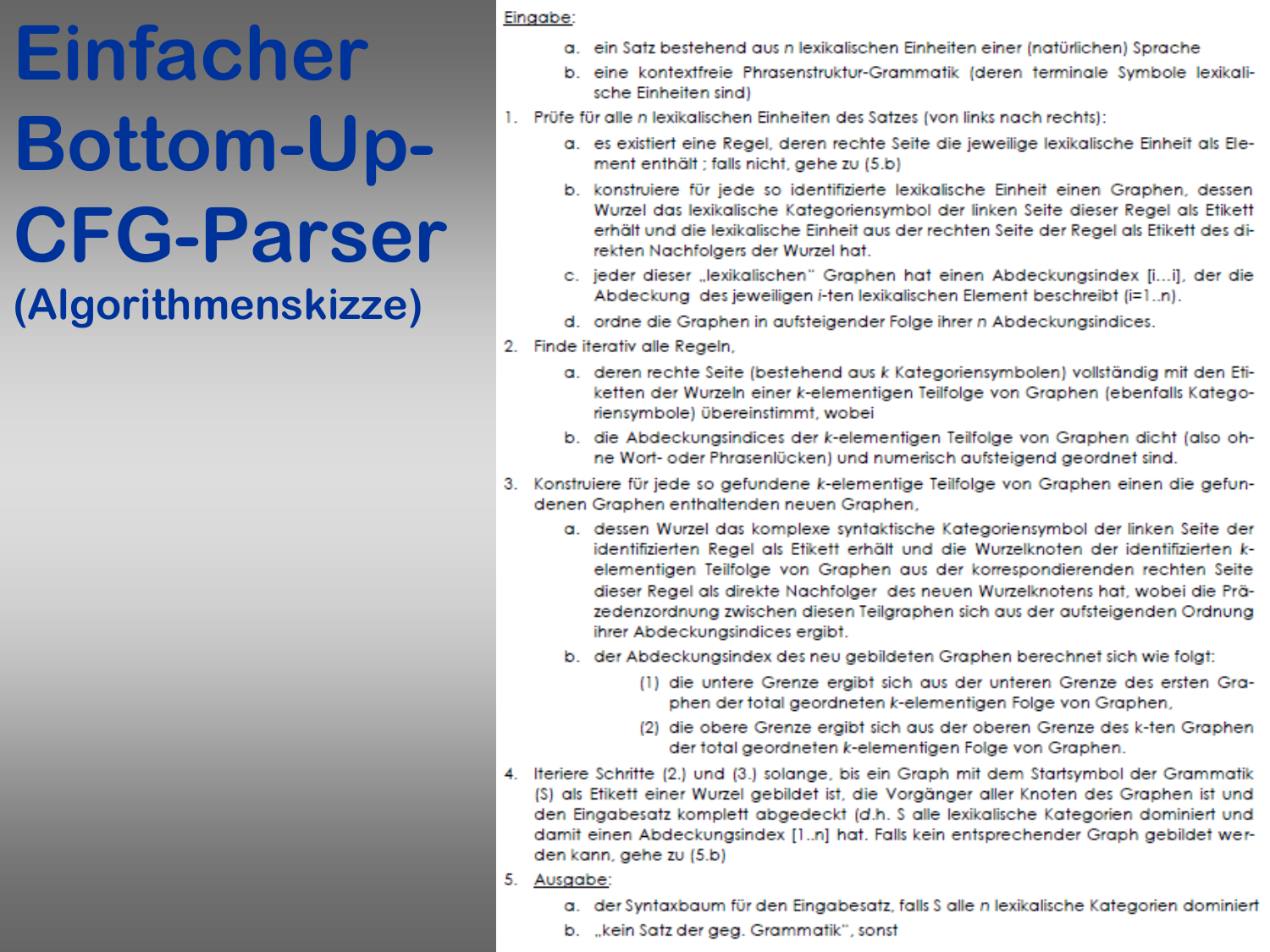#### Eingabe:

- a. ein Satz bestehend aus nilexikalischen Einheiten einer (natürlichen) Sprache
- b. eine kontextfreie Phrasenstruktur-Grammatik (deren terminale Symbole lexikalische Einheiten sind)
- 1. Prüfe für alle n lexikalischen Einheiten des Satzes (von links nach rechts):
	- a. es existiert eine Regel, deren rechte Seite die jeweilige lexikalische Einheit als Element enthält; falls nicht, gehe zu (5.b)
	- b. konstruiere für jede so identifizierte lexikalische Einheit einen Graphen, dessen Wurzel das lexikalische Kategoriensymbol der linken Seite dieser Regel als Etikett erhält und die lexikalische Einheit aus der rechten Seite der Regel als Etikett des direkten Nachfolgers der Wurzel hat.
	- c. jeder dieser "lexikalischen" Graphen hat einen Abdeckungsindex [i...i], der die Abdeckung des jeweiligen i-ten lexikalischen Element beschreibt (i=1..n).
	- d. ordne die Graphen in aufsteigender Folge ihrer n Abdeckungsindices.

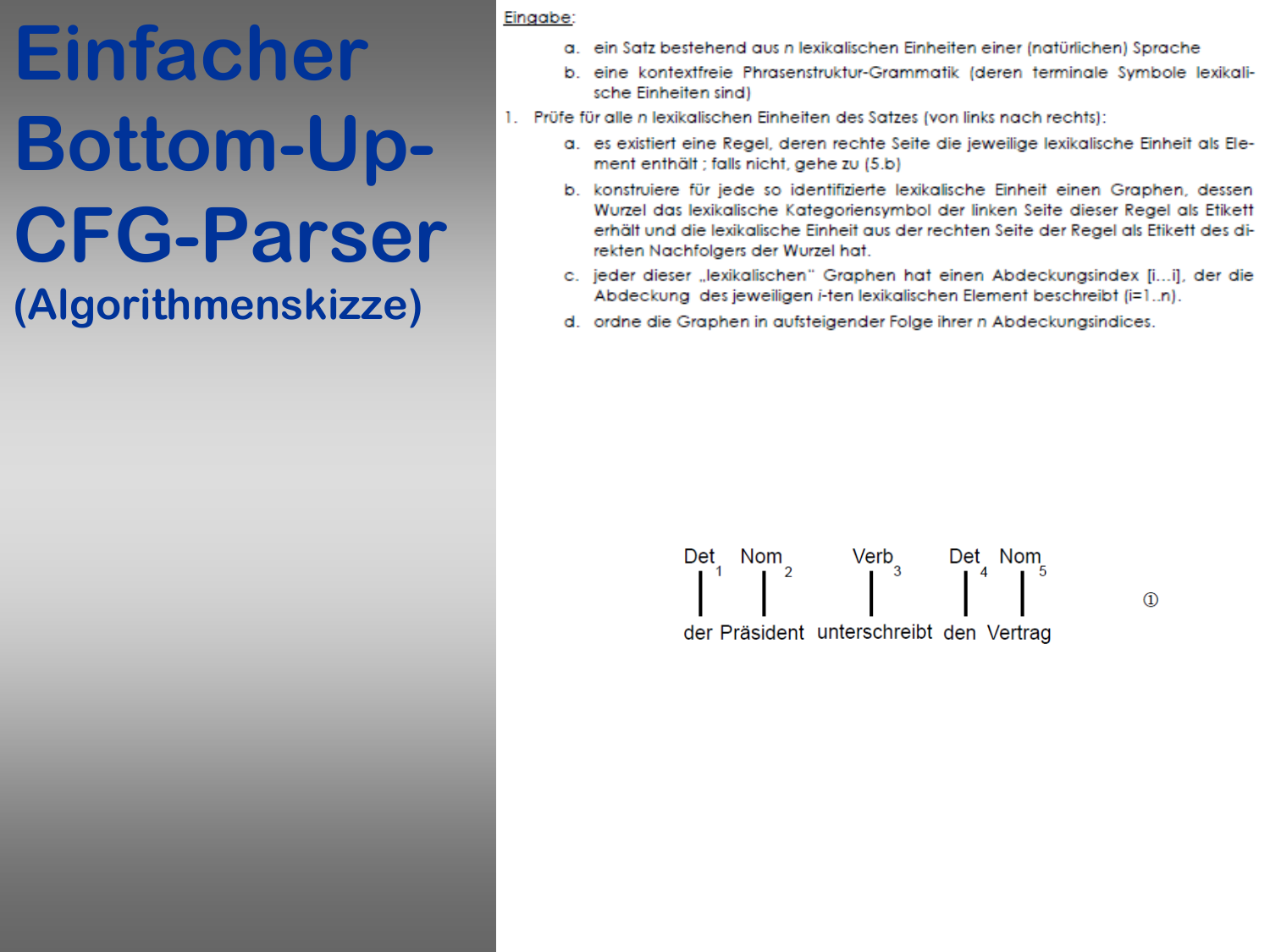

- 2. Finde iterativ alle Regeln,
	- a. deren rechte Seite (bestehend aus k Kategoriensymbolen) vollständig mit den Etiketten der Wurzeln einer k-elementigen Teilfolge von Graphen (ebenfalls Kategoriensymbole) übereinstimmt, wobei
	- b. die Abdeckungsindices der k-elementigen Teilfolge von Graphen dicht (also ohne Wort- oder Phrasenlücken) und numerisch aufsteigend geordnet sind.
- 3. Konstruiere für jede so gefundene k-elementige Teilfolge von Graphen einen die gefundenen Graphen enthaltenden neuen Graphen,
	- a. dessen Wurzel das komplexe syntaktische Kategoriensymbol der linken Seite der identifizierten Regel als Etikett erhält und die Wurzelknoten der identifizierten kelementigen Teilfolge von Graphen aus der korrespondierenden rechten Seite dieser Regel als direkte Nachfolger des neuen Wurzelknotens hat, wobei die Präzedenzordnung zwischen diesen Teilgraphen sich aus der aufsteigenden Ordnung ihrer Abdeckungsindices ergibt.
	- b. der Abdeckungsindex des neu gebildeten Graphen berechnet sich wie folgt:
		- (1) die untere Grenze ergibt sich aus der unteren Grenze des ersten Graphen der total geordneten k-elementigen Folge von Graphen,
		- (2) die obere Grenze ergibt sich aus der oberen Grenze des k-ten Graphen der total geordneten k-elementigen Folge von Graphen.
- 4. Iteriere Schritte (2.) und (3.) solange, bis ein Graph mit dem Startsymbol der Grammatik (S) als Etikett einer Wurzel gebildet ist, die Vorgänger aller Knoten des Graphen ist und den Eingabesatz komplett abgedeckt (d.h. S alle lexikalische Kategorien dominiert und damit einen Abdeckungsindex [1..n] hat. Falls kein entsprechender Graph gebildet werden kann, gehe zu (5.b)
- 5. Ausgabe:
	- a. der Syntaxbaum für den Eingabesatz, falls S alle n lexikalische Kategorien dominiert
	- b. "kein Satz der geg. Grammatik", sonst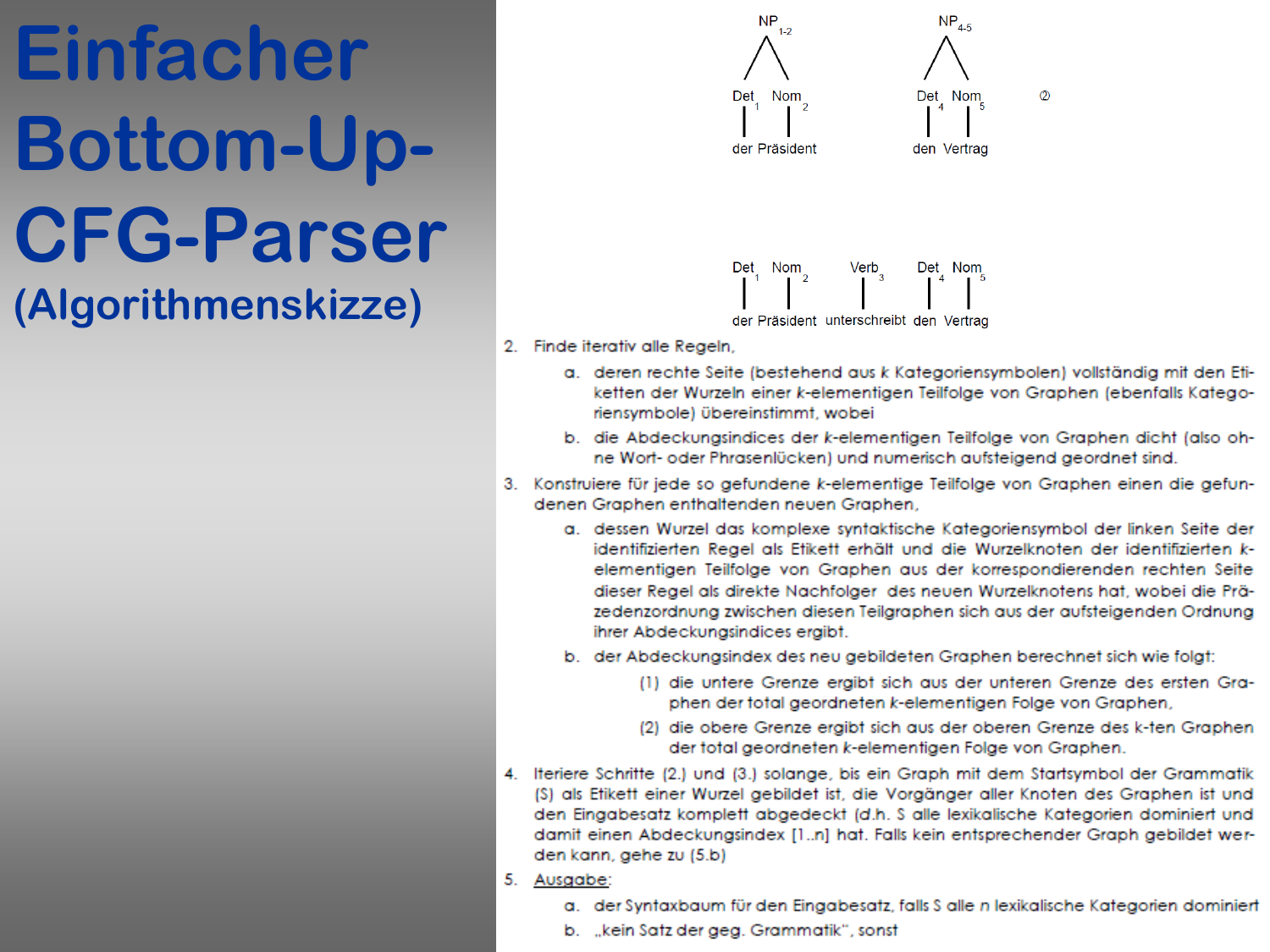

- 2. Finde iterativ alle Regeln,
	- a. deren rechte Seite (bestehend aus k Kategoriensymbolen) vollständig mit den Etiketten der Wurzeln einer k-elementigen Teilfolge von Graphen (ebenfalls Kategoriensymbole) übereinstimmt, wobei
	- b. die Abdeckungsindices der k-elementigen Teilfolge von Graphen dicht (also ohne Wort- oder Phrasenlücken) und numerisch aufsteigend geordnet sind.
- 3. Konstruiere für jede so gefundene k-elementige Teilfolge von Graphen einen die gefundenen Graphen enthaltenden neuen Graphen,
	- a. dessen Wurzel das komplexe syntaktische Kategoriensymbol der linken Seite der identifizierten Regel als Etikett erhält und die Wurzelknoten der identifizierten kelementigen Teilfolge von Graphen aus der korrespondierenden rechten Seite dieser Regel als direkte Nachfolger des neuen Wurzelknotens hat, wobei die Präzedenzordnung zwischen diesen Teilgraphen sich aus der aufsteigenden Ordnung ihrer Abdeckungsindices ergibt.
	- b. der Abdeckungsindex des neu gebildeten Graphen berechnet sich wie folgt:
		- (1) die untere Grenze ergibt sich aus der unteren Grenze des ersten Graphen der total geordneten k-elementigen Folge von Graphen,
		- (2) die obere Grenze ergibt sich aus der oberen Grenze des k-ten Graphen der total geordneten k-elementigen Folge von Graphen.
- 4. Iteriere Schritte (2.) und (3.) solange, bis ein Graph mit dem Startsymbol der Grammatik (S) als Etikett einer Wurzel gebildet ist, die Vorgänger aller Knoten des Graphen ist und den Eingabesatz komplett abgedeckt (d.h. S alle lexikalische Kategorien dominiert und damit einen Abdeckungsindex [1..n] hat. Falls kein entsprechender Graph gebildet werden kann, gehe zu (5.b)
- 5. Ausgabe:
	- a. der Syntaxbaum für den Eingabesatz, falls S alle n lexikalische Kategorien dominiert
	- b. "kein Satz der geg. Grammatik", sonst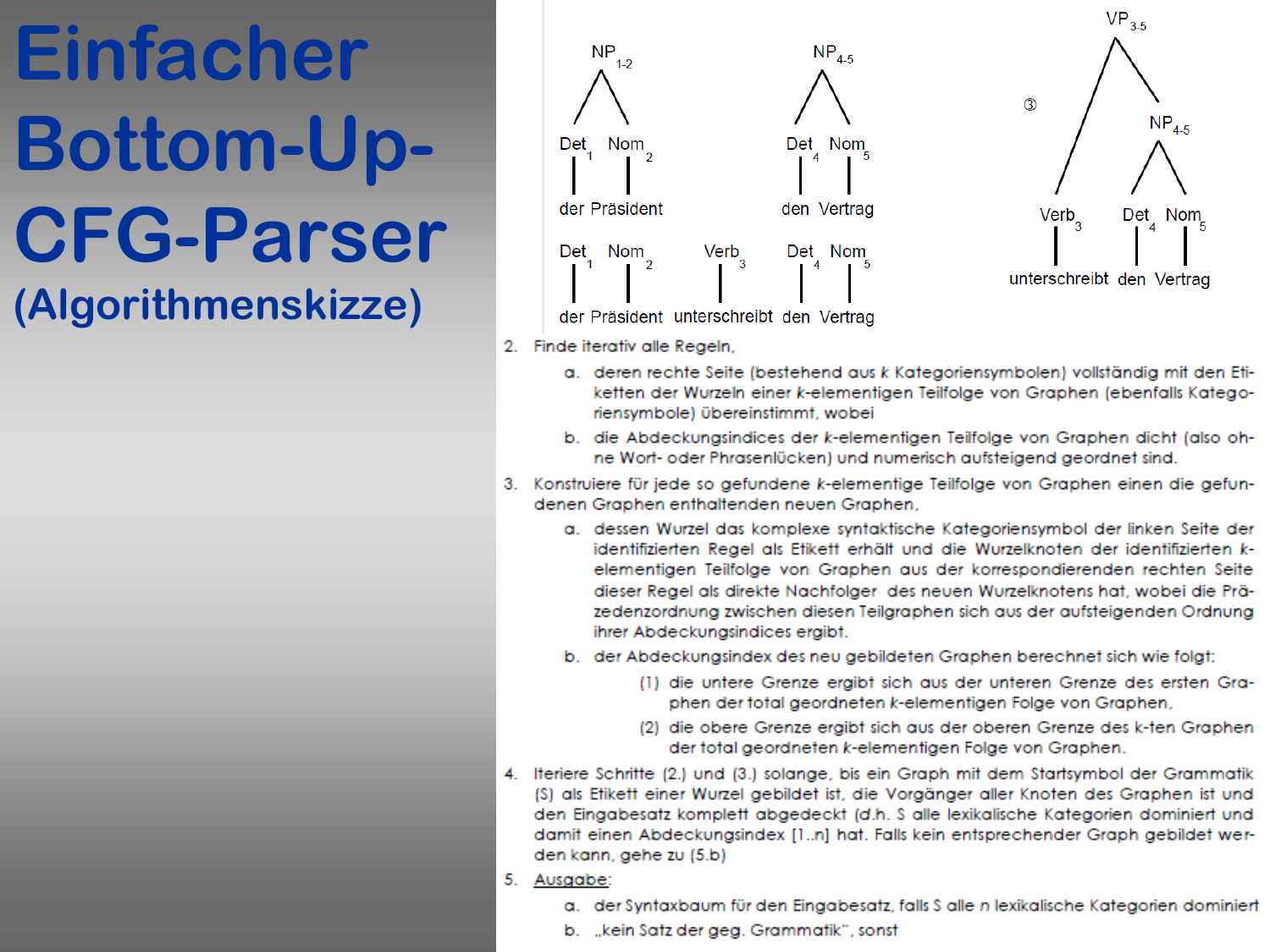

- 2. Finde iterativ alle Regeln,
	- a. deren rechte Seite (bestehend aus k Kategoriensymbolen) vollständig mit den Etiketten der Wurzeln einer k-elementigen Teilfolge von Graphen (ebenfalls Kategoriensymbole) übereinstimmt, wobei
	- b. die Abdeckungsindices der k-elementigen Teilfolge von Graphen dicht (also ohne Wort- oder Phrasenlücken) und numerisch aufsteigend geordnet sind.
- 3. Konstruiere für jede so gefundene k-elementige Teilfolge von Graphen einen die gefundenen Graphen enthaltenden neuen Graphen,
	- a. dessen Wurzel das komplexe syntaktische Kategoriensymbol der linken Seite der identifizierten Regel als Etikett erhält und die Wurzelknoten der identifizierten kelementigen Teilfolge von Graphen aus der korrespondierenden rechten Seite dieser Regel als direkte Nachfolger des neuen Wurzelknotens hat, wobei die Präzedenzordnung zwischen diesen Teilgraphen sich aus der aufsteigenden Ordnung ihrer Abdeckungsindices ergibt.
	- b. der Abdeckungsindex des neu gebildeten Graphen berechnet sich wie folgt:
		- (1) die untere Grenze ergibt sich aus der unteren Grenze des ersten Graphen der total geordneten k-elementigen Folge von Graphen,
		- (2) die obere Grenze ergibt sich aus der oberen Grenze des k-ten Graphen der total geordneten k-elementigen Folge von Graphen.
- 4. Iteriere Schritte (2.) und (3.) solange, bis ein Graph mit dem Startsymbol der Grammatik (S) als Etikett einer Wurzel gebildet ist, die Vorgänger aller Knoten des Graphen ist und den Eingabesatz komplett abgedeckt (d.h. S alle lexikalische Kategorien dominiert und damit einen Abdeckungsindex [1..n] hat. Falls kein entsprechender Graph gebildet werden kann, gehe zu (5.b)
- 5. Ausgabe:
	- a. der Syntaxbaum für den Eingabesatz, falls S alle n lexikalische Kategorien dominiert
	- b. "kein Satz der geg. Grammatik", sonst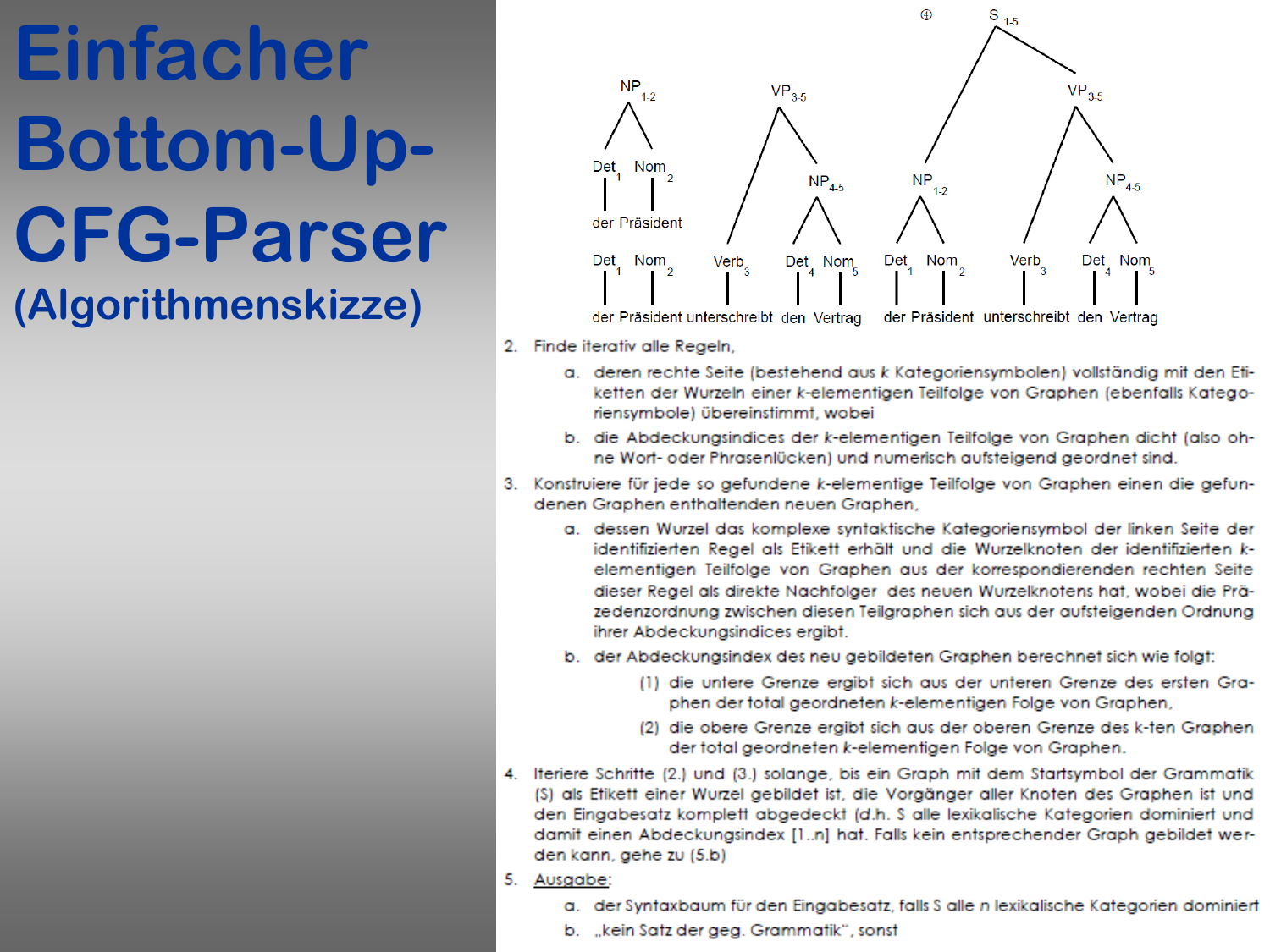#### **Same again but with lexical ambiguity**

$$
S \rightarrow NP VP
$$
  
\n
$$
NP \rightarrow det n
$$
  
\n
$$
VP \rightarrow V
$$
  
\n
$$
VP \rightarrow V NP
$$
  
\n
$$
Lexicon
$$
  
\n
$$
det \rightarrow \{an, the\}
$$
  
\n
$$
n \rightarrow \{elephant, man, shot\}
$$
  
\n
$$
V \rightarrow shot
$$

*shot* can be v or n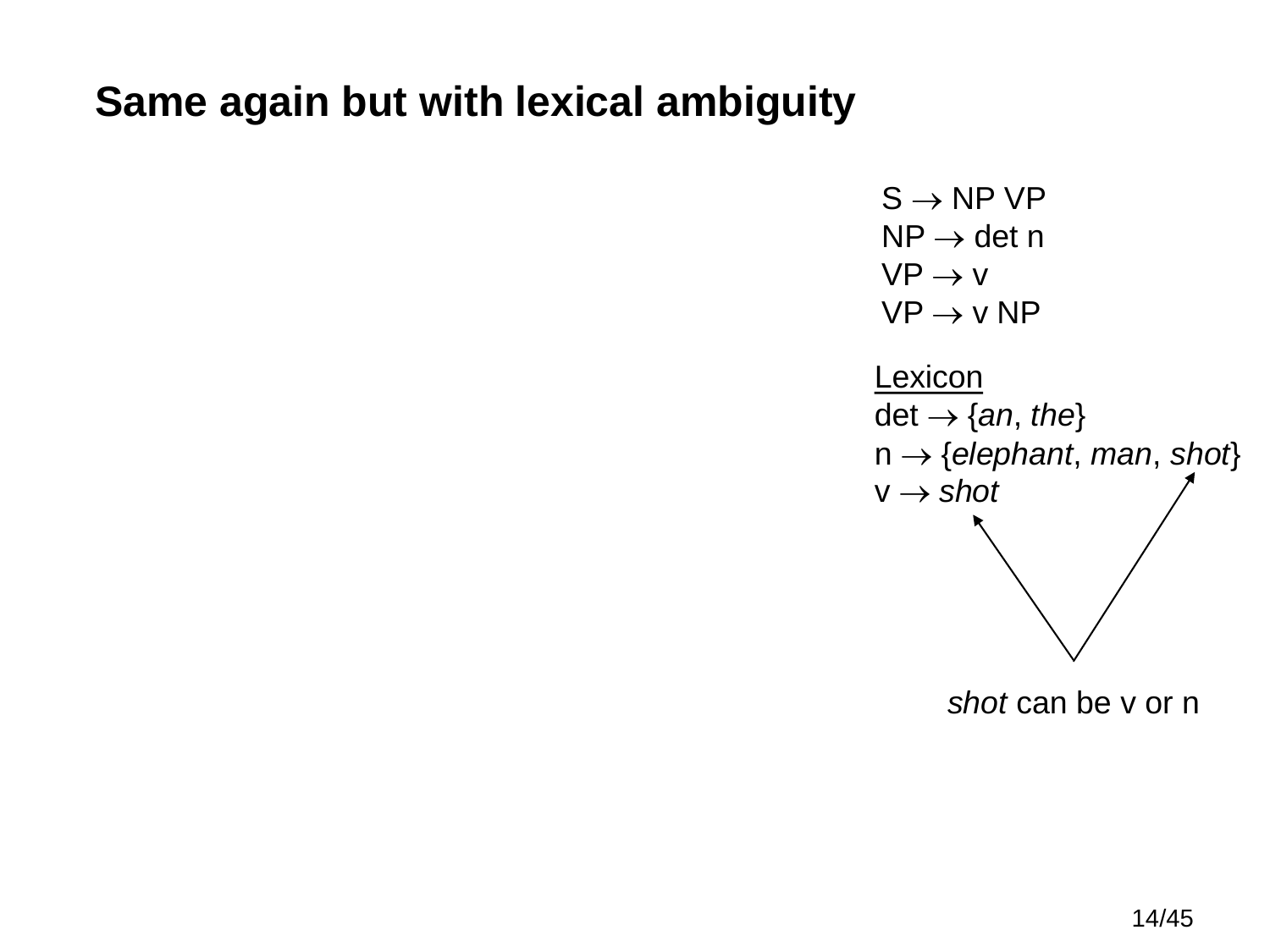#### **3. Top-down with lexical ambiguity**

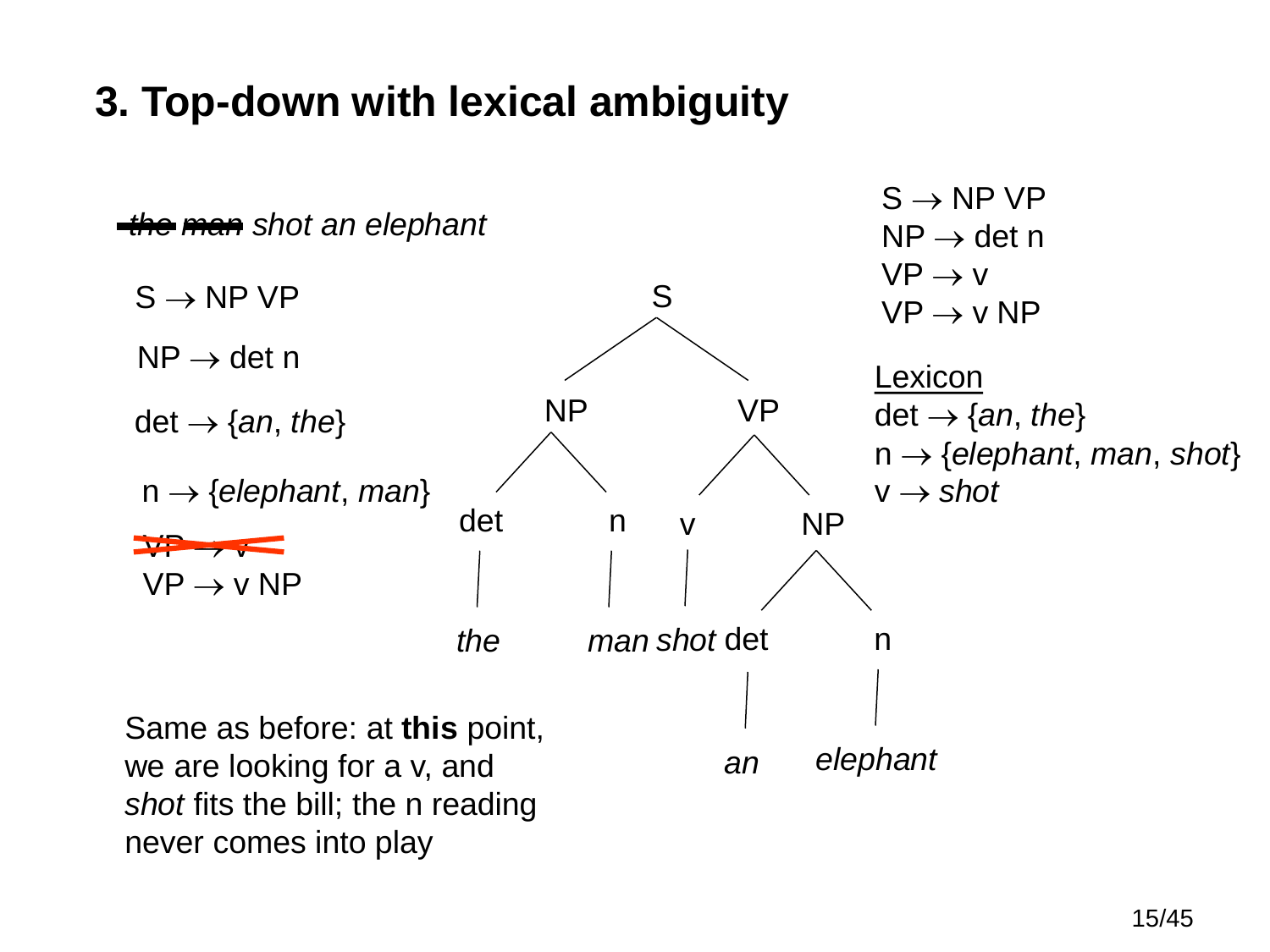

#### 16/45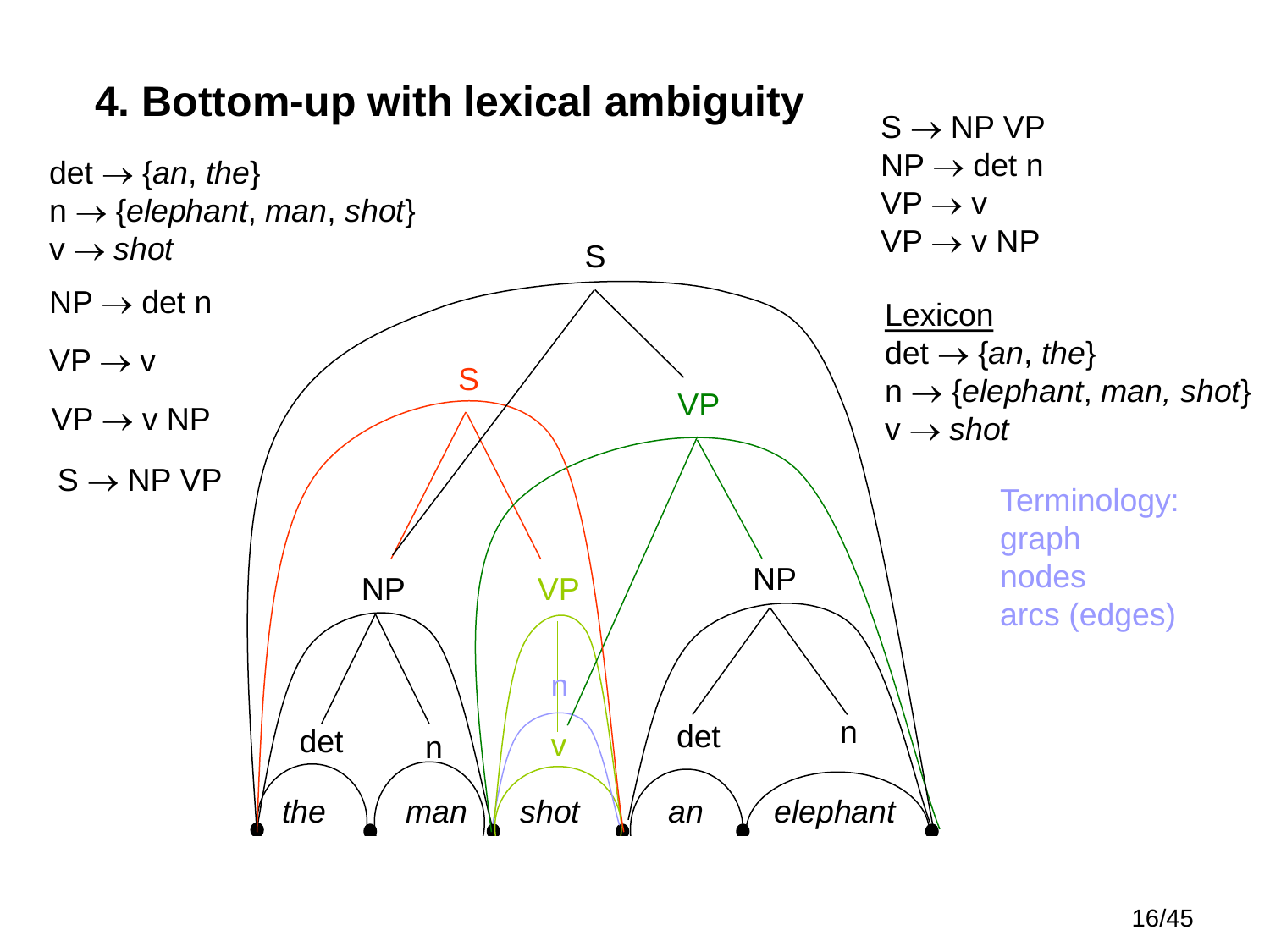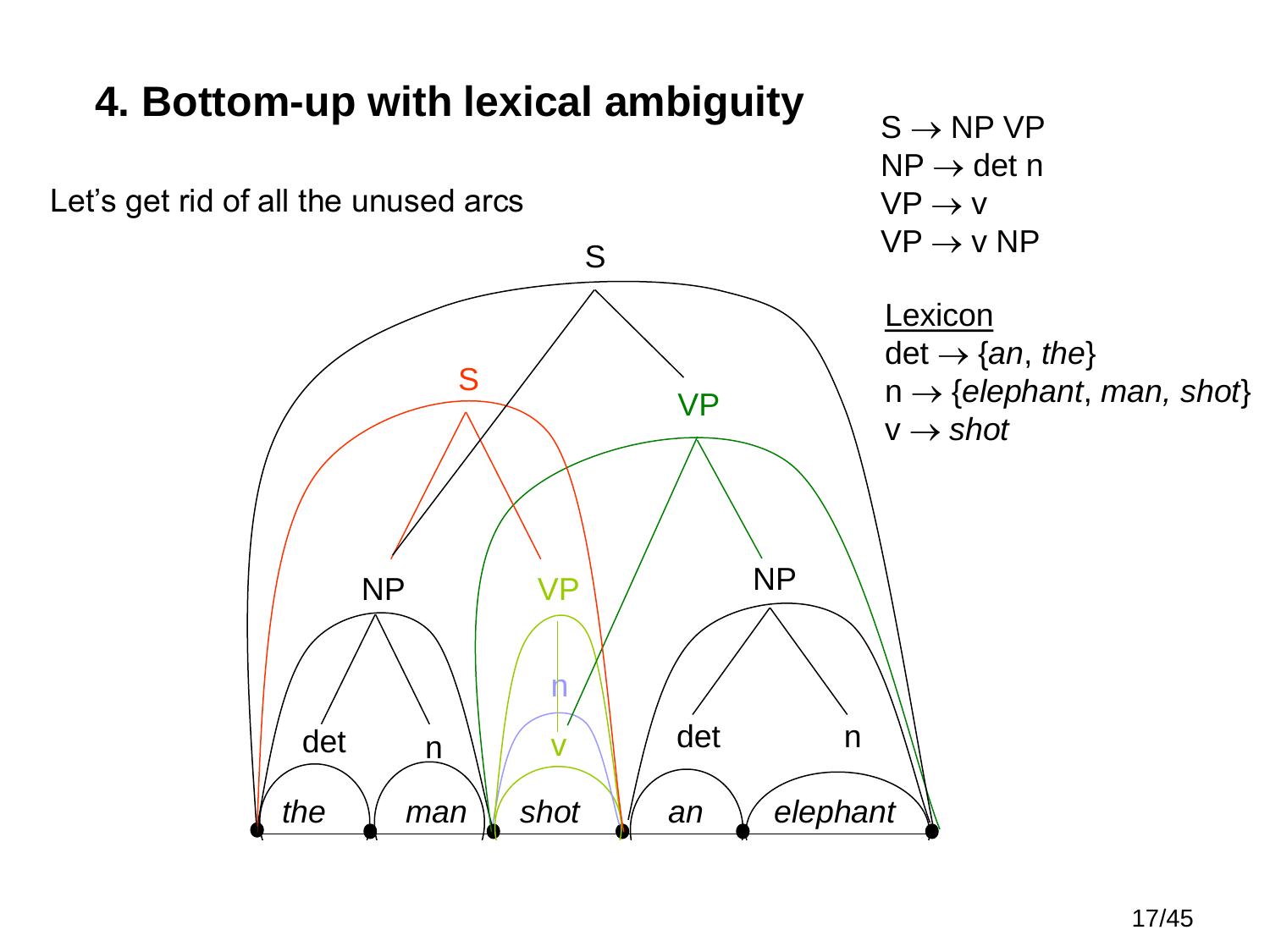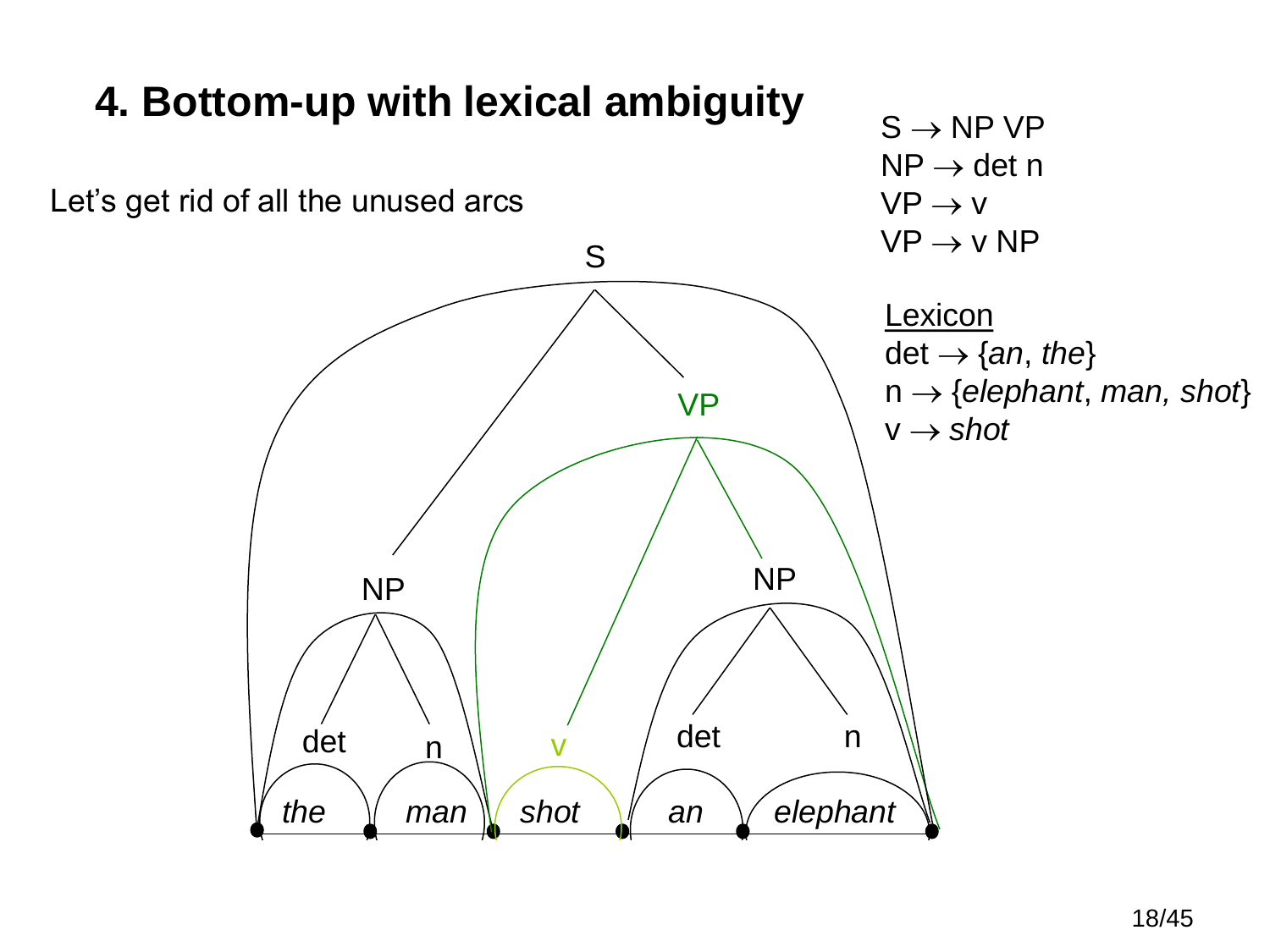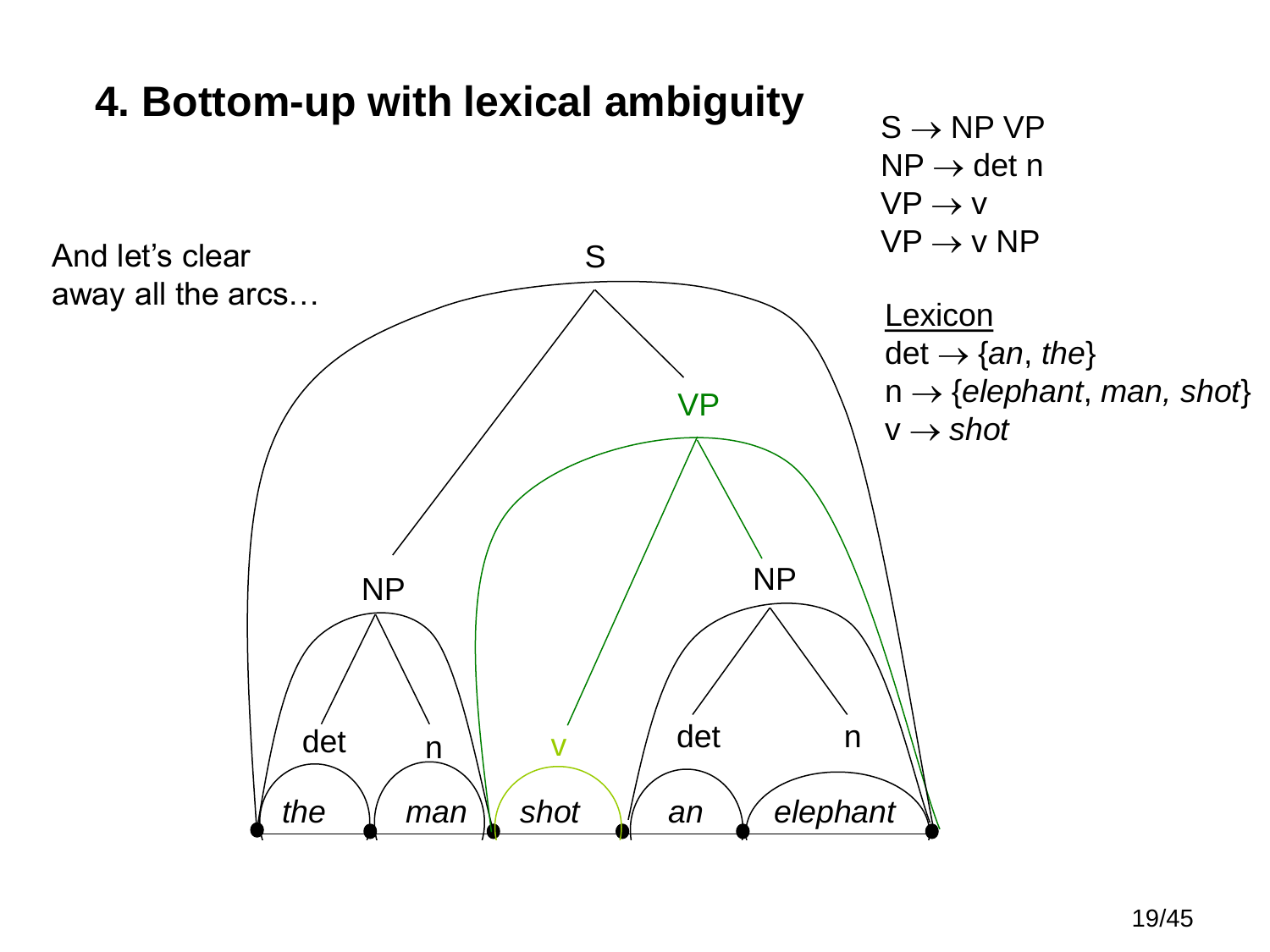

#### 20/45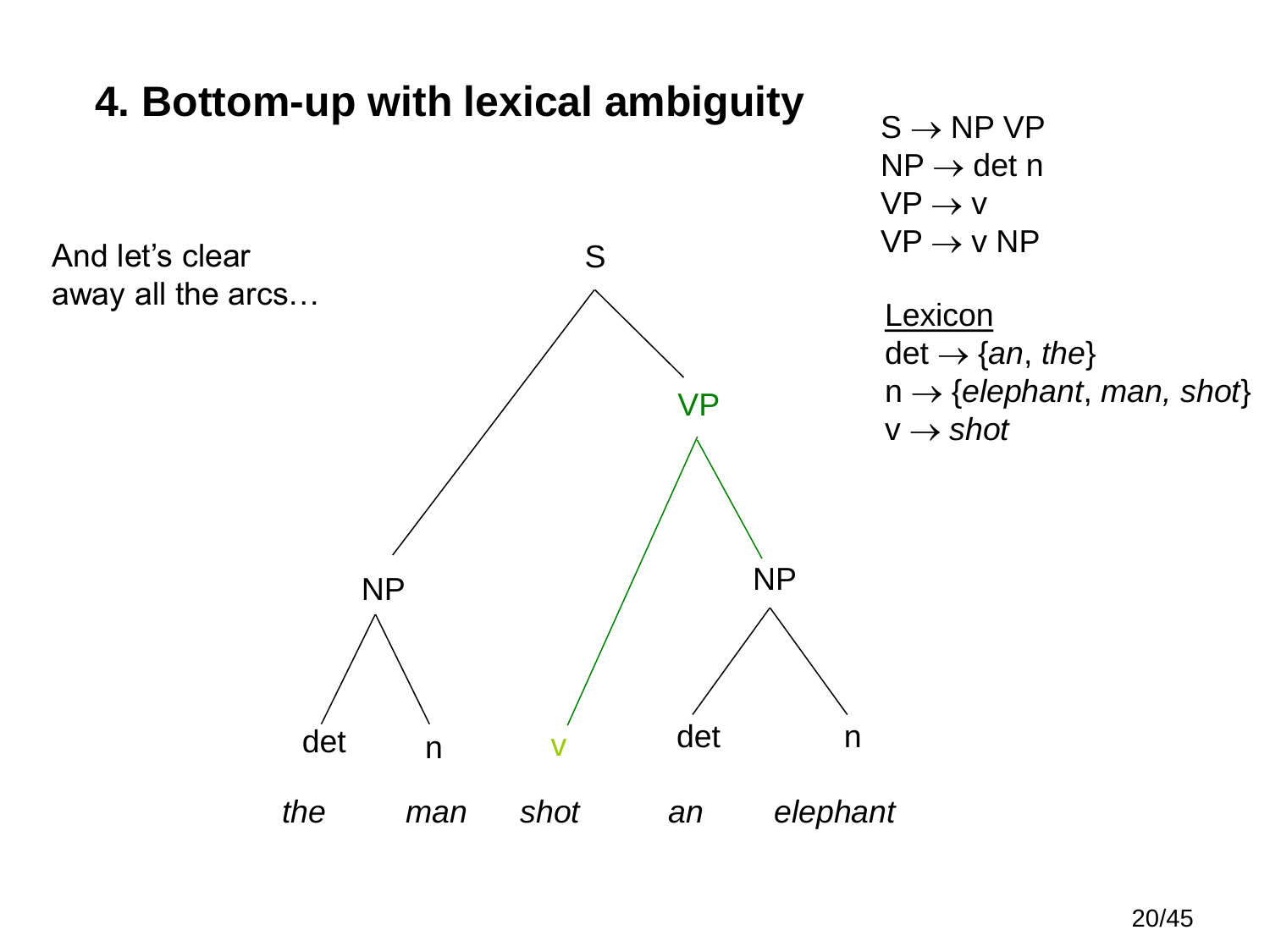### **Same again but with structural ambiguity**

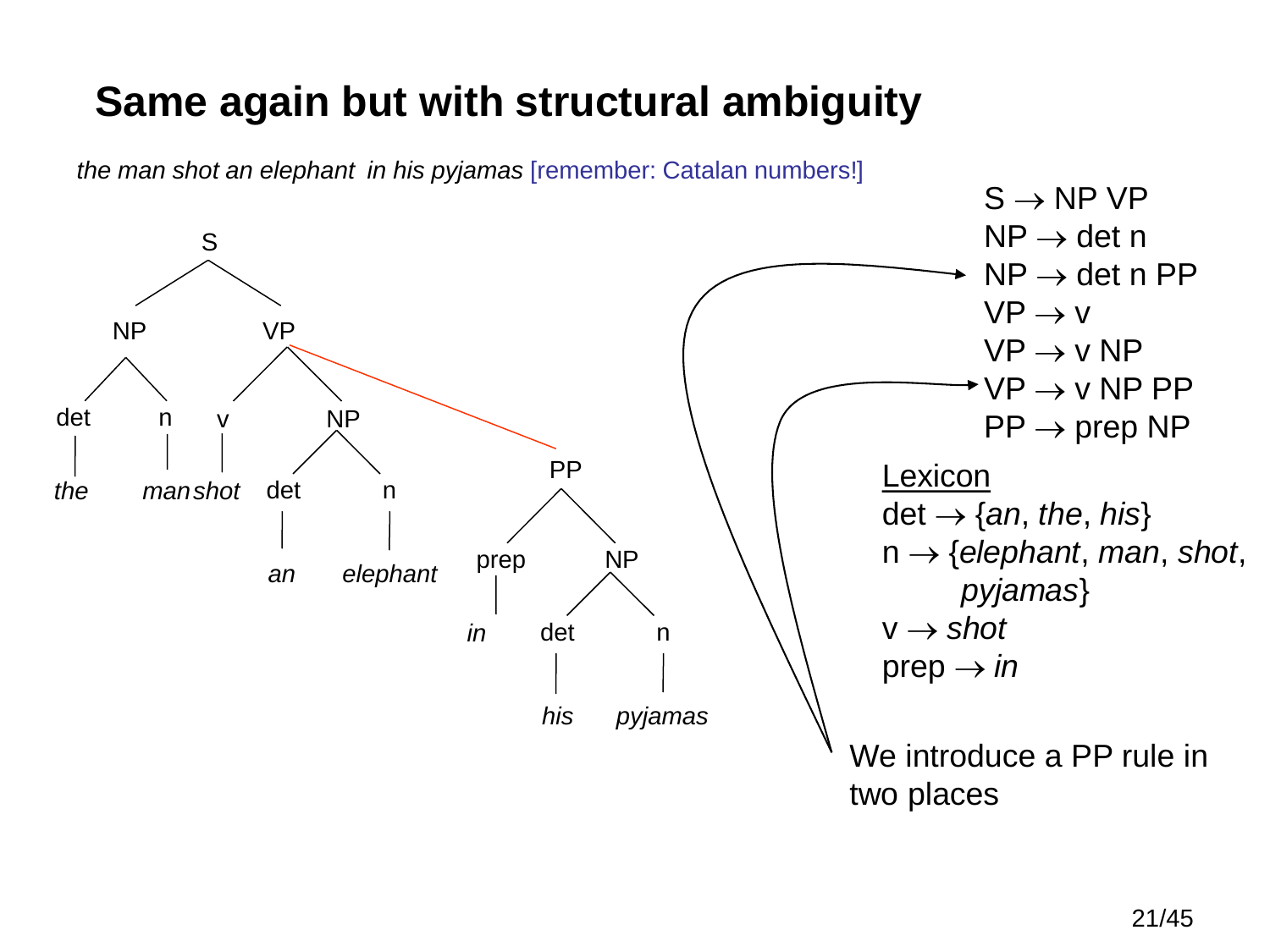#### **Same again but with structural ambiguity**



*the man shot an elephant in his pyjamas*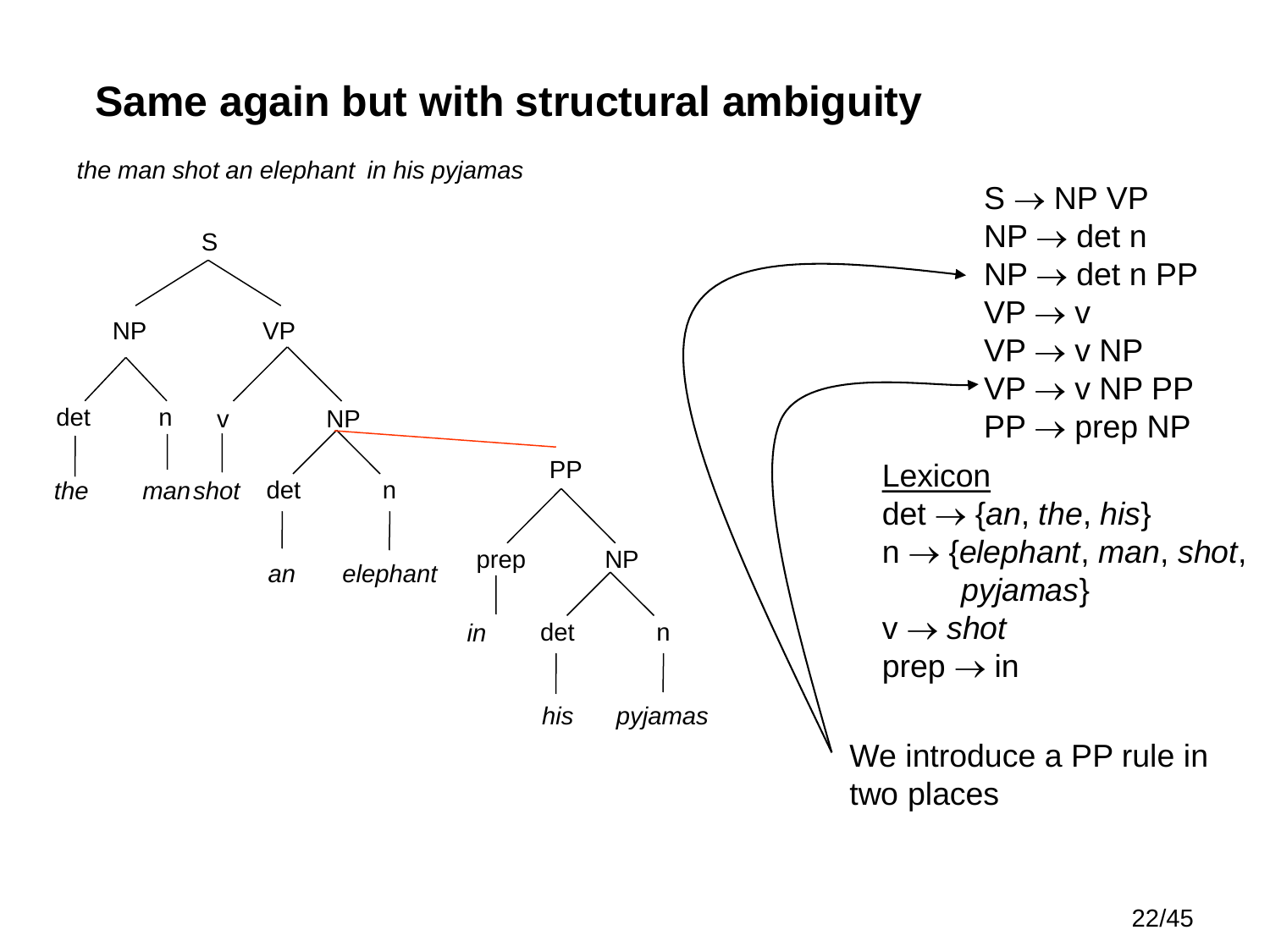### **5. Top-down with structural ambiguity**



The next word, *shot*, isn't a prep, So this rule simply fails

 $S \rightarrow NP VP$  $NP \rightarrow det n$  $NP \rightarrow det n PP$  $VP \rightarrow V$  $VP \rightarrow V NP$  $VP \rightarrow V NP PP$  $PP \rightarrow prep NP$ 

At this point, depending on our strategy (breadth-first vs. depth-first) we may consider the NP complete and look for the VP, or we may try the second NP rule.

Let's see what happens in the latter case.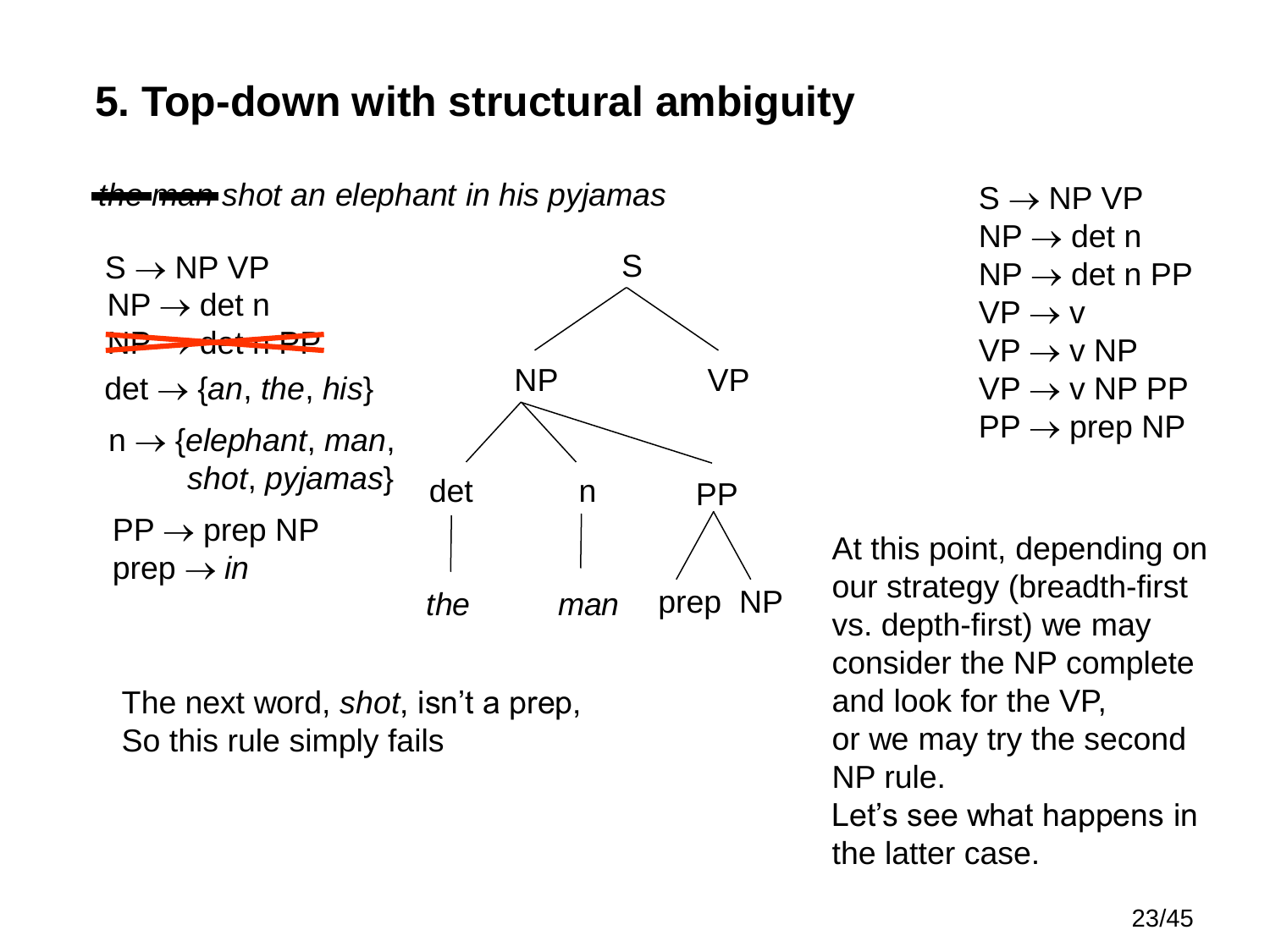### **5. Top-down with structural ambiguity**

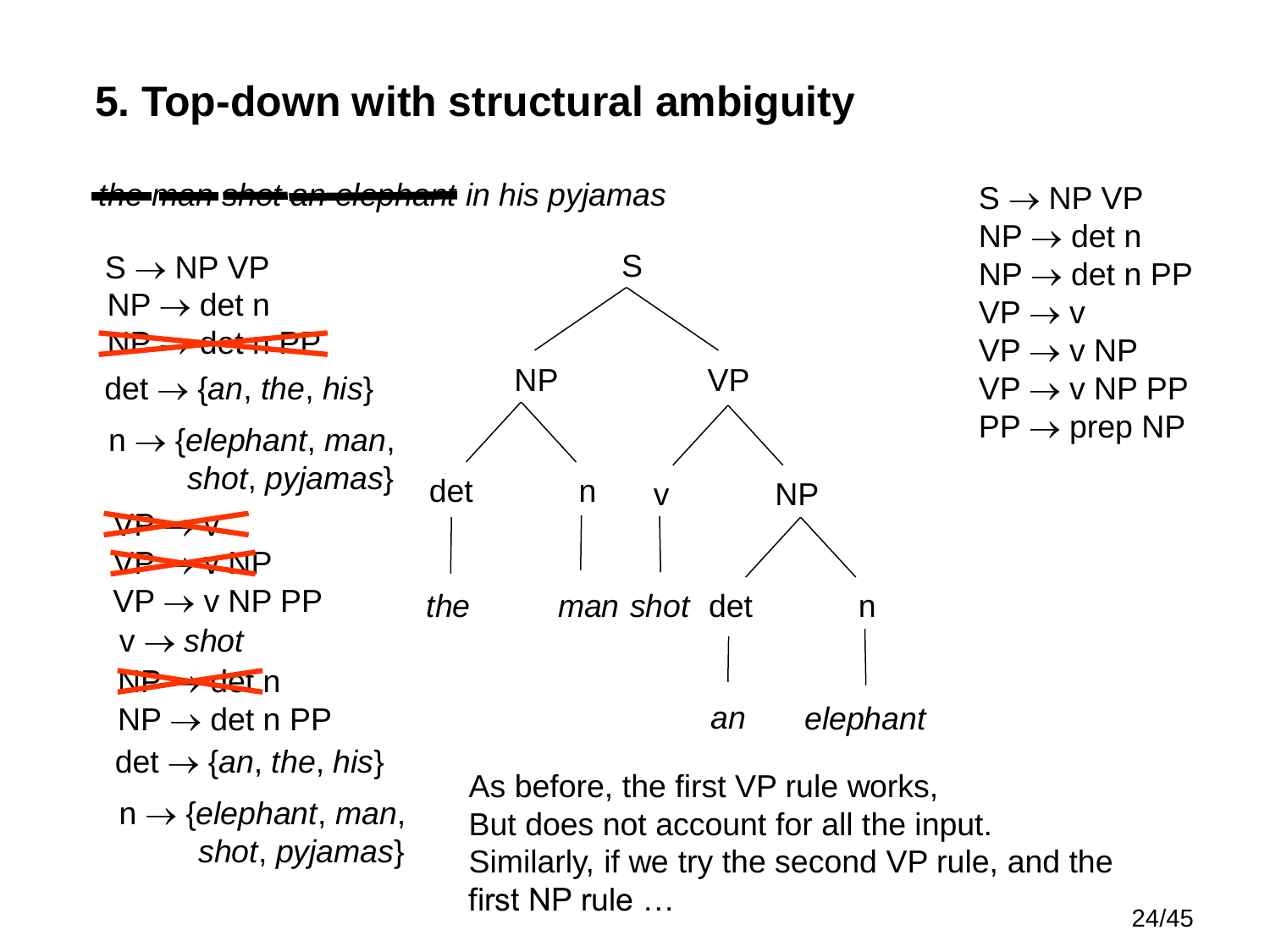### **5. Top-down with structural ambiguity**

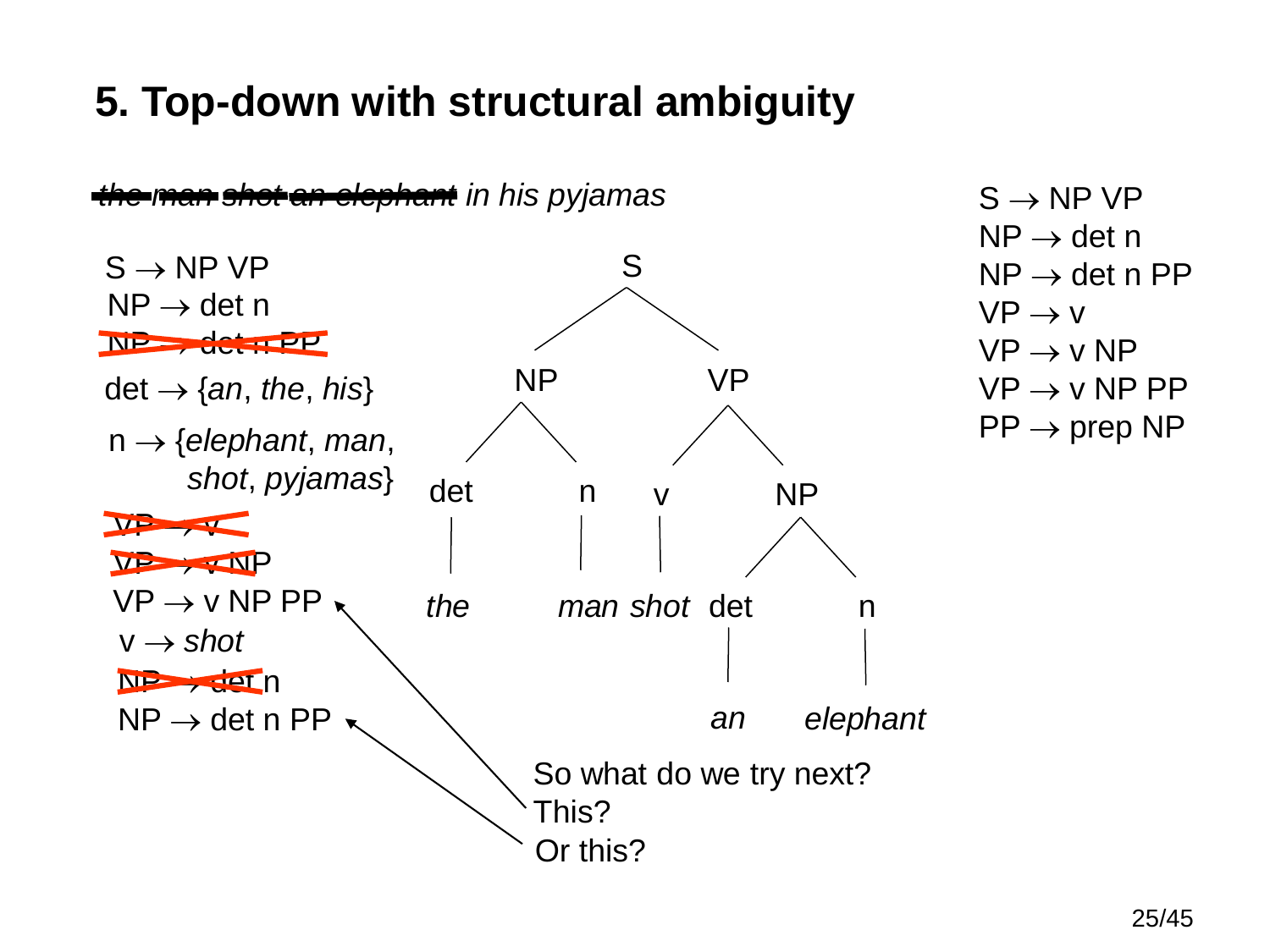#### **5. Top-down with structural ambiguity (depth-first)**

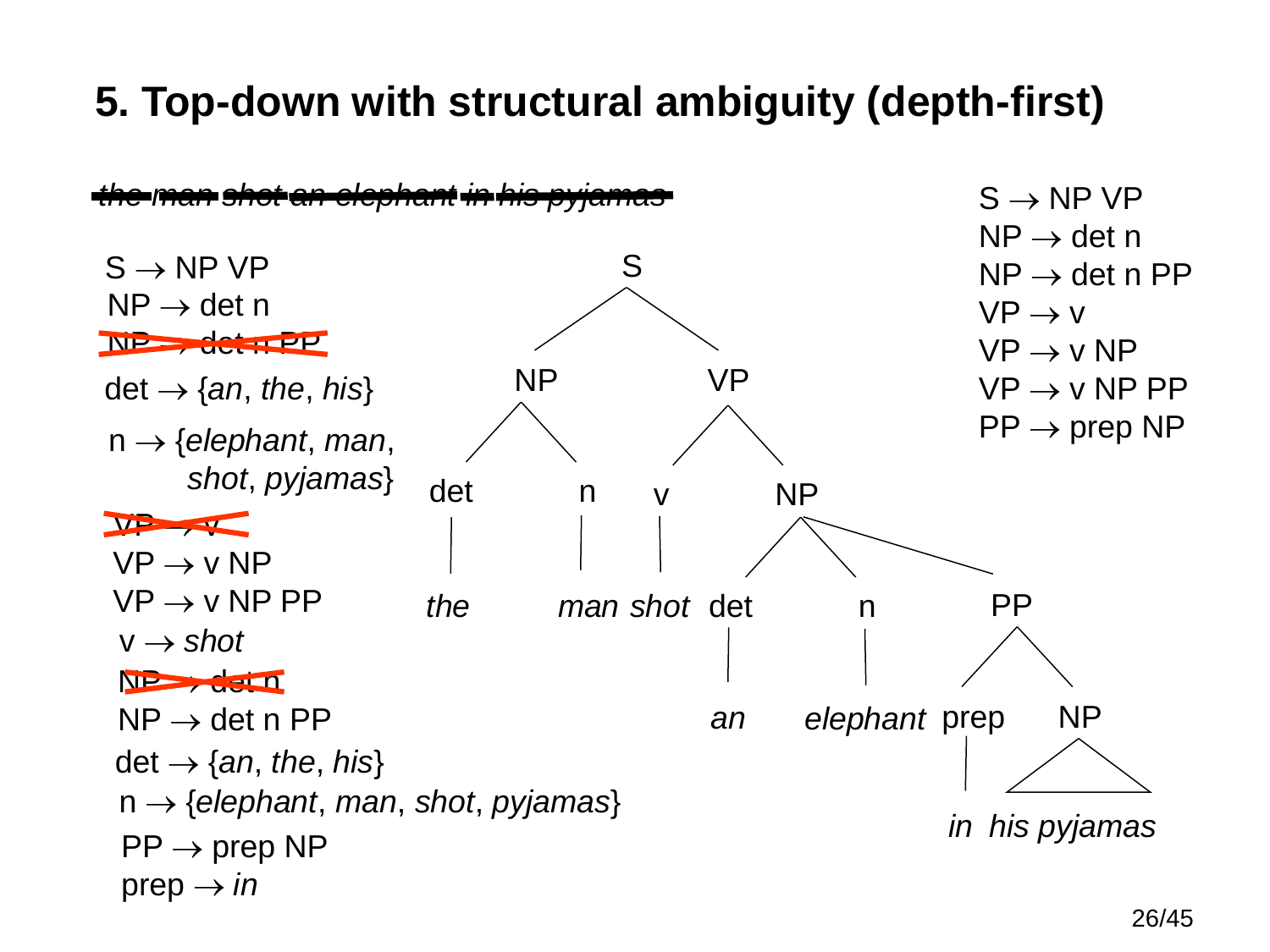#### **5. Top-down with structural ambiguity (breadth-first)**

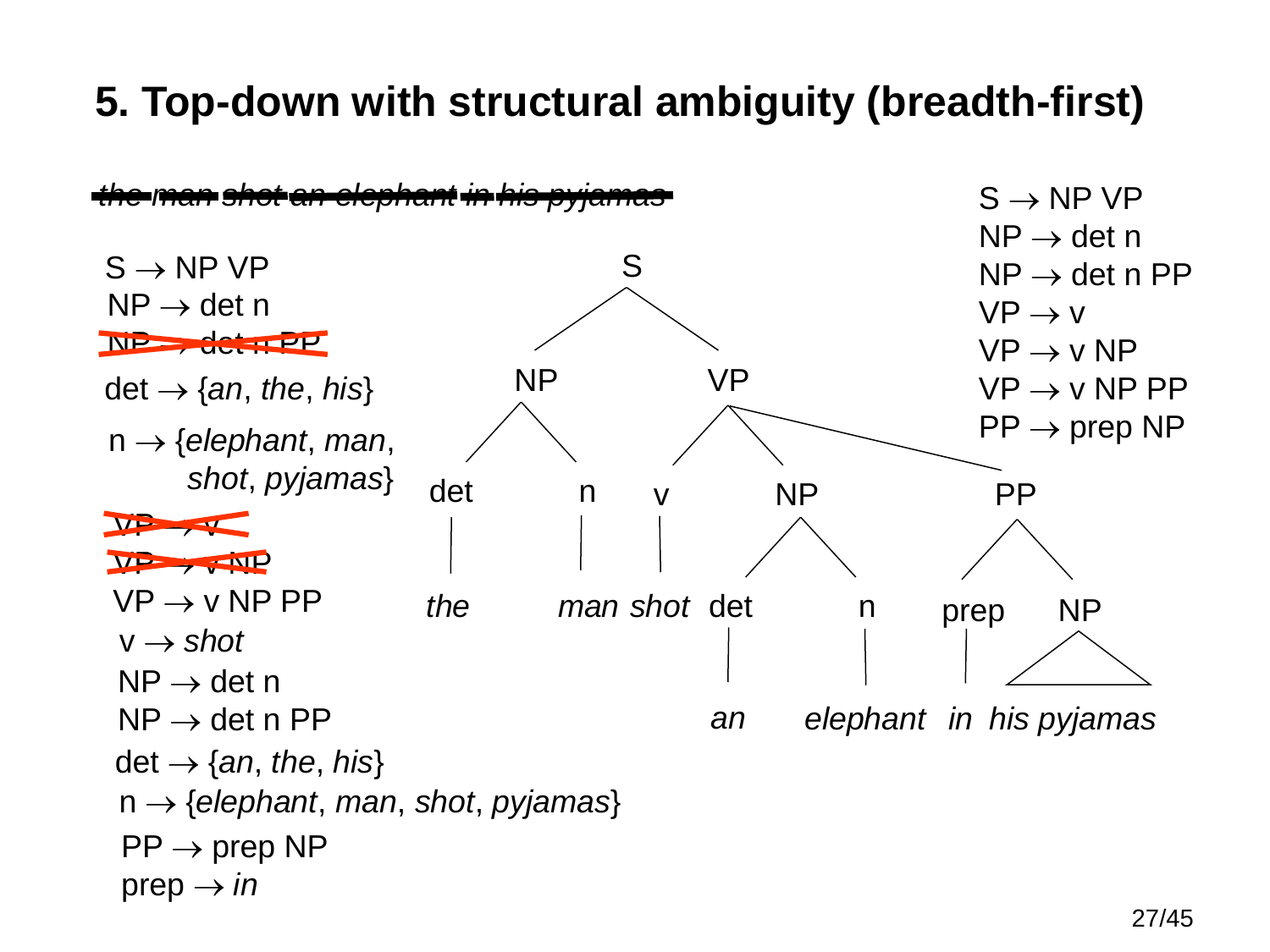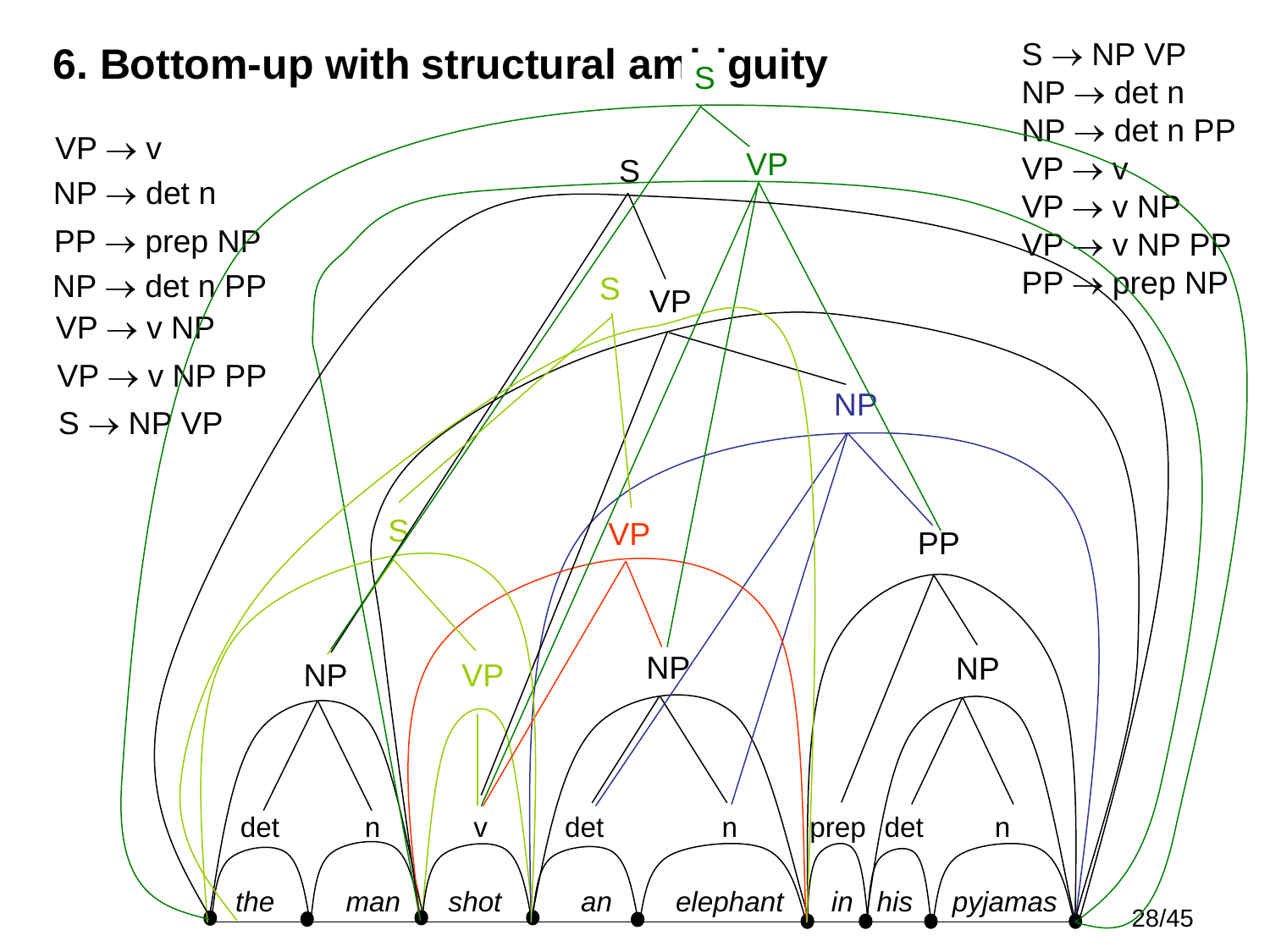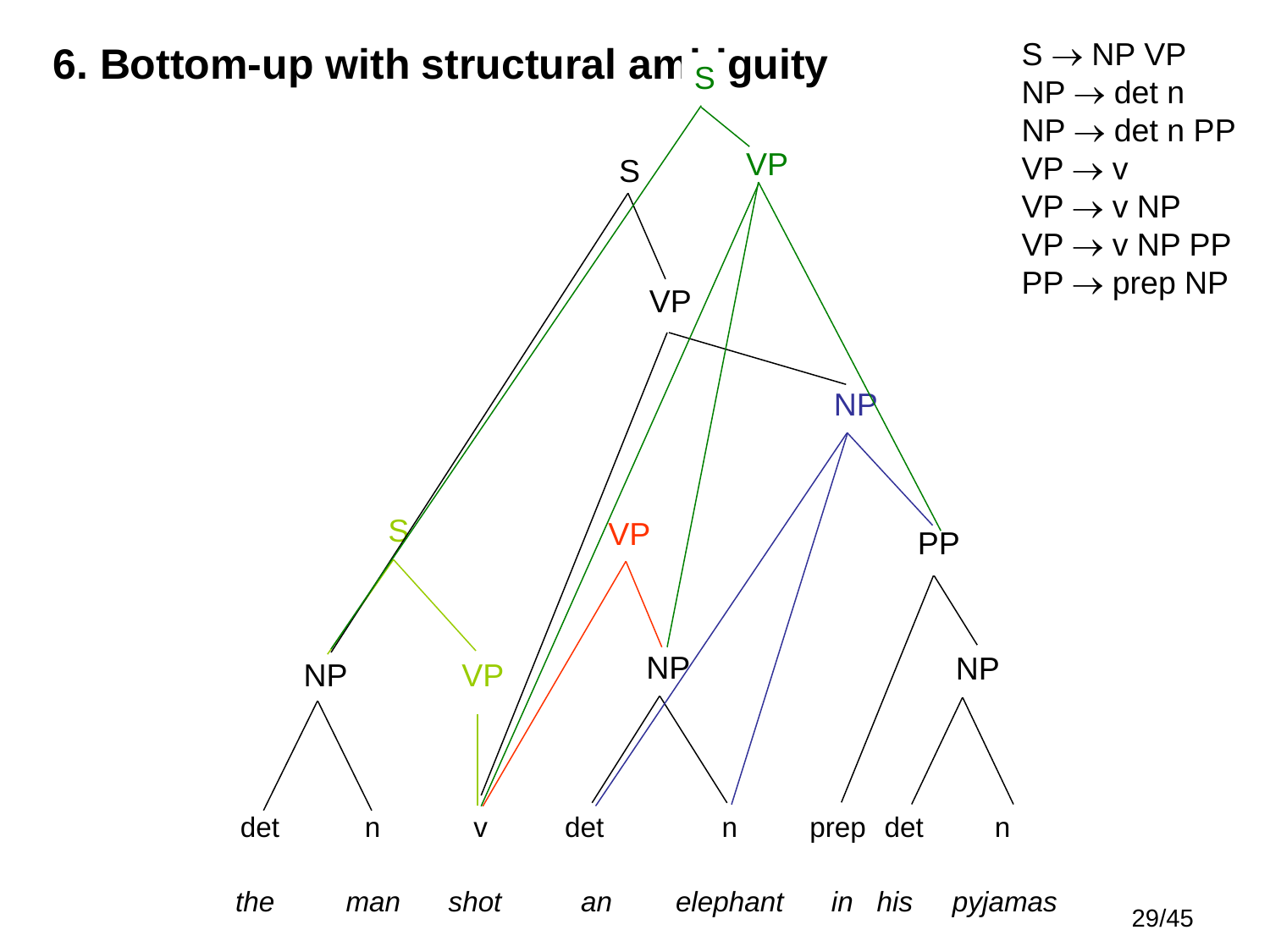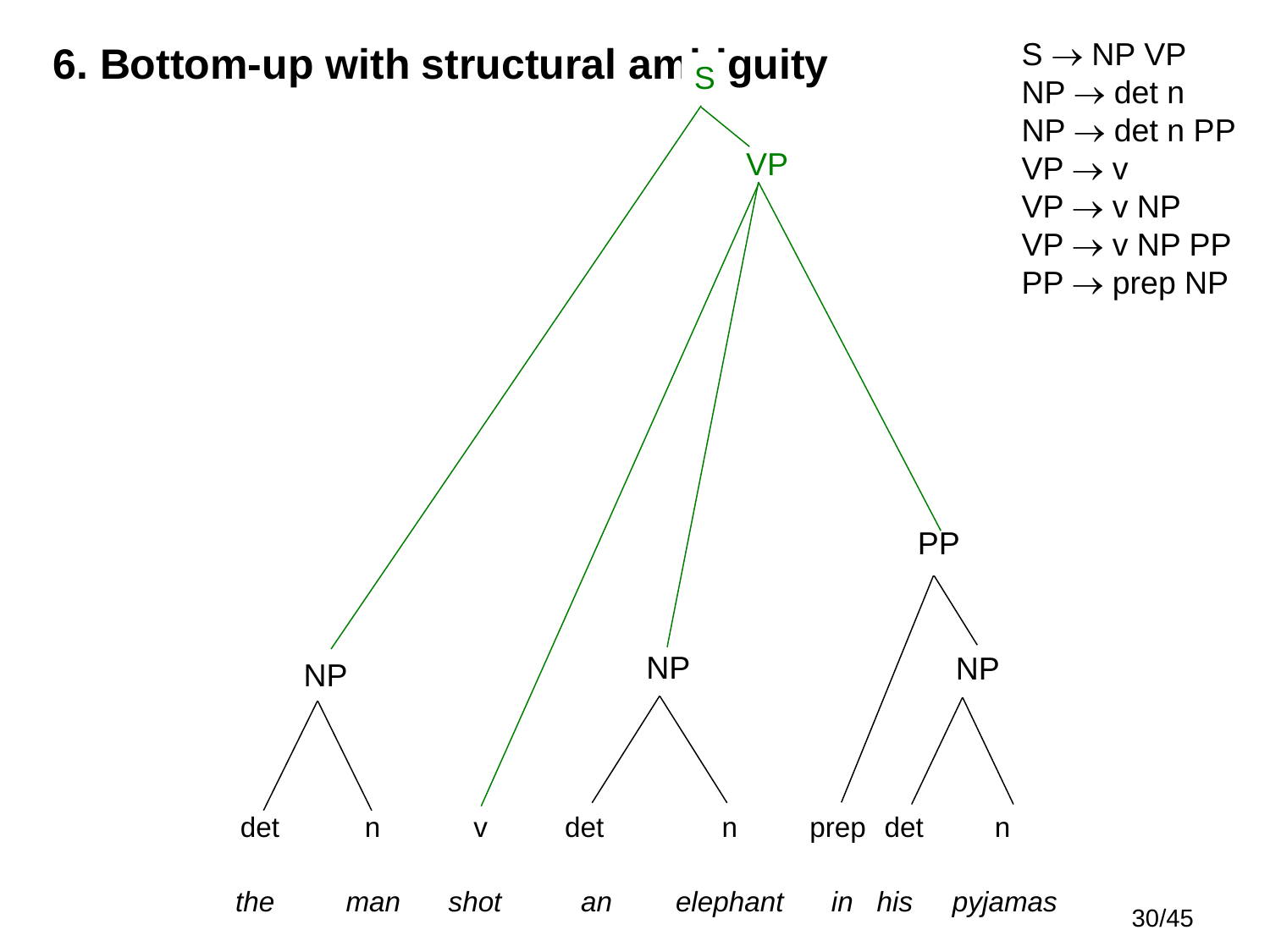#### **6. Bottom-up with structural ambiguity**



31/45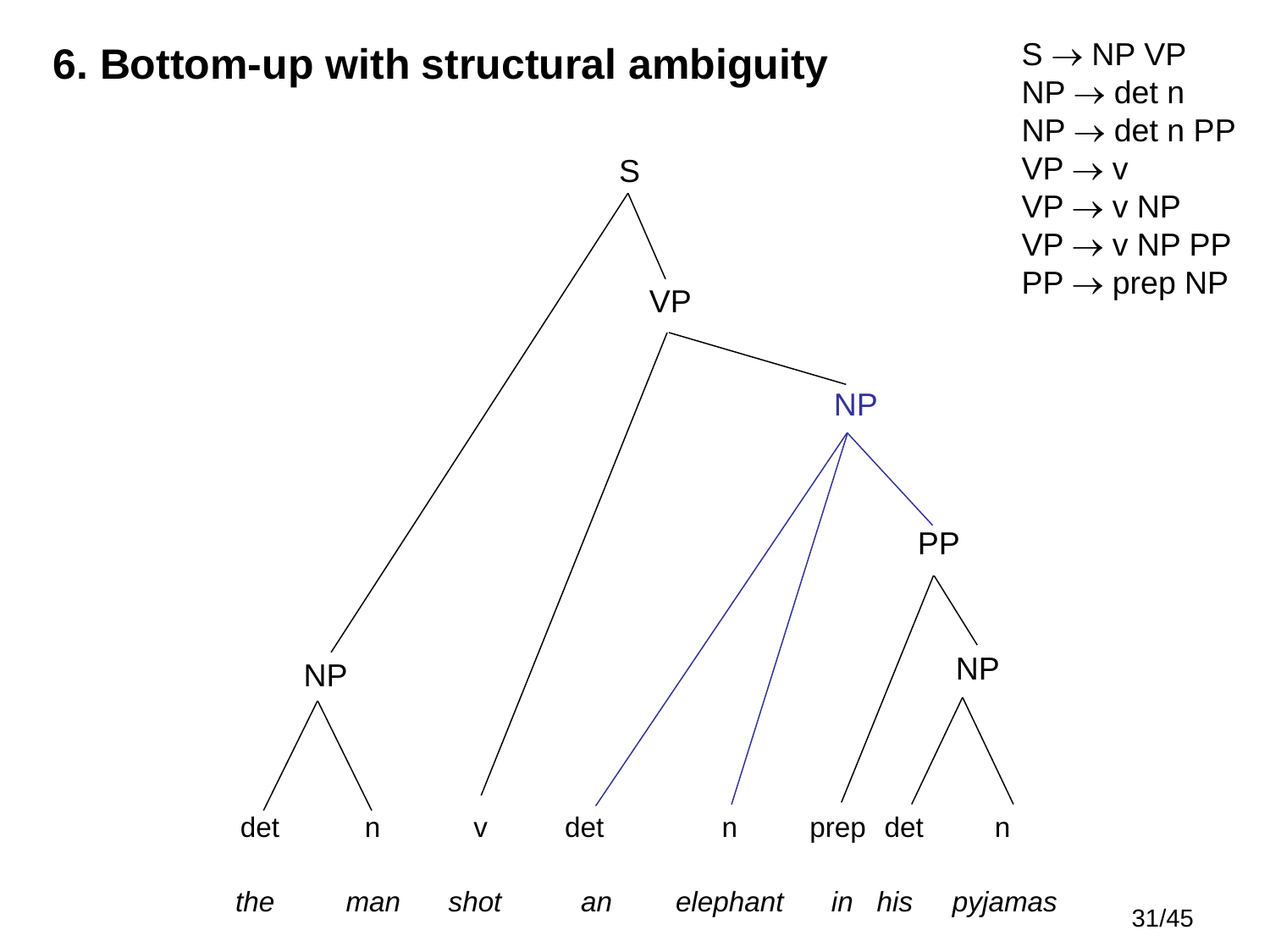### Recursive rules

- "Recursive" rules call themselves
- We already have some recursive rule pairs:
	- $-$  NP  $\rightarrow$  det n PP
	- $-$  PP  $\rightarrow$  prep NP
- Rules can be immediately recursive
	- $-$  AdjG  $\rightarrow$  adj AdjG
		- (*the*) *big fat ugly* (*man*)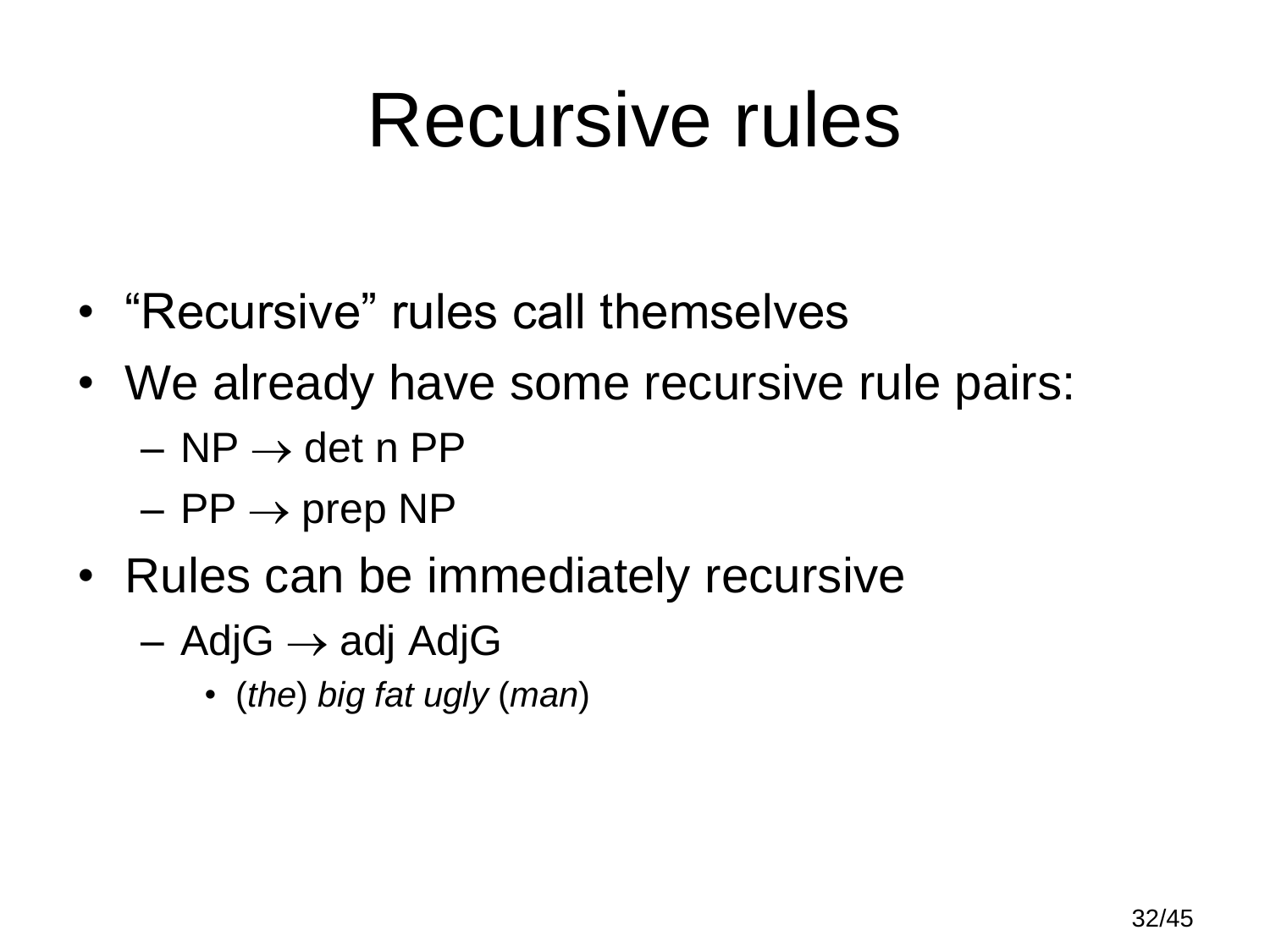### Recursive rules

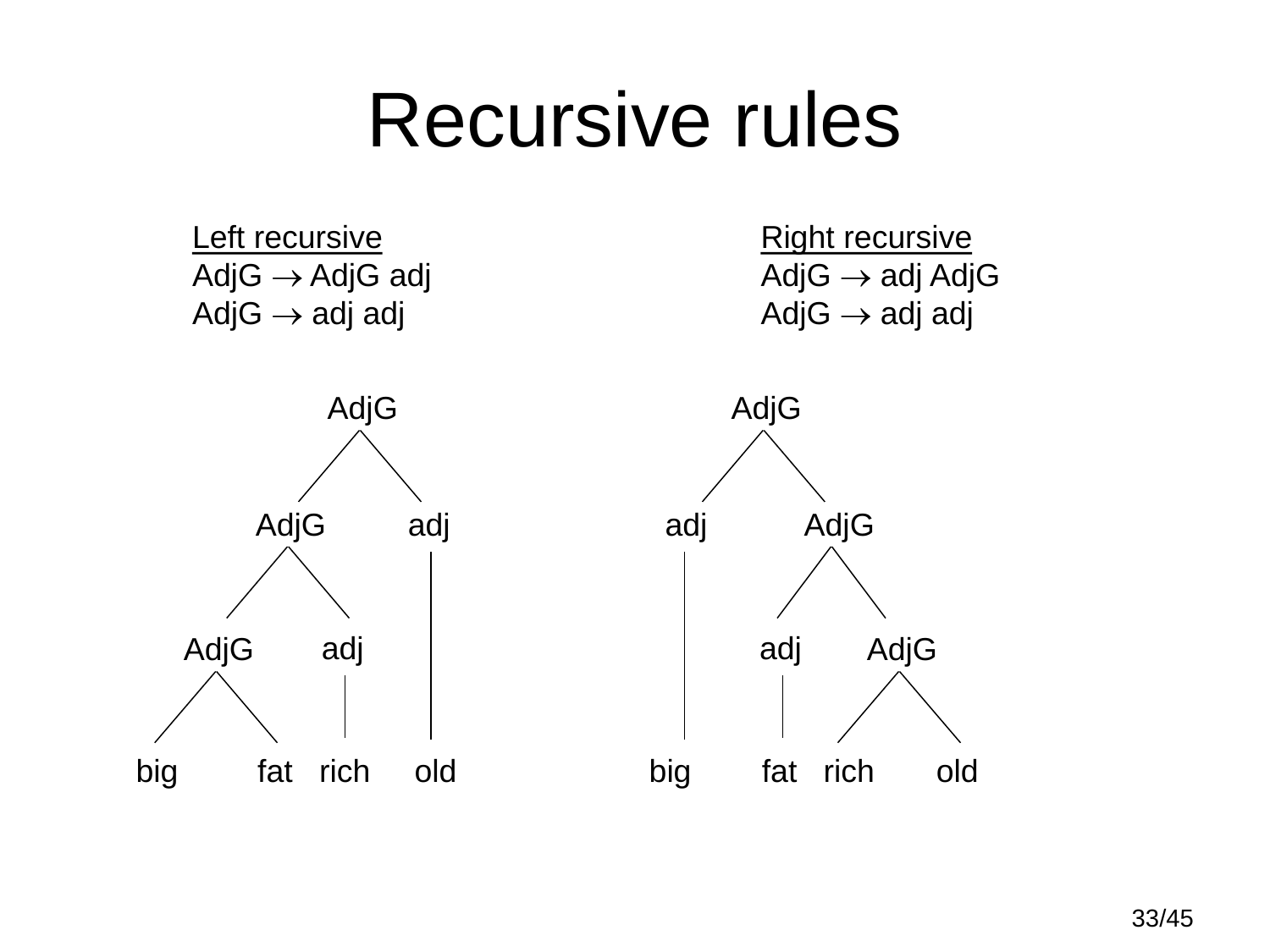### **7. Top-down with left recursion**

*the big fat rich old man*

 $N_{\rm P}$  , det  $N_{\rm P}$  $NP \rightarrow det AdjG n$  $AdjG \rightarrow AdjG$  adj  $AdjG \rightarrow adj$ 



 $NP \rightarrow det n$  $NP \rightarrow det AdjG n$  $AdjG \rightarrow AdjG$  adj  $AdjG \rightarrow adj$ 

You can't have leftrecursive rules with a top-down parser, even if the non-recursive rule is first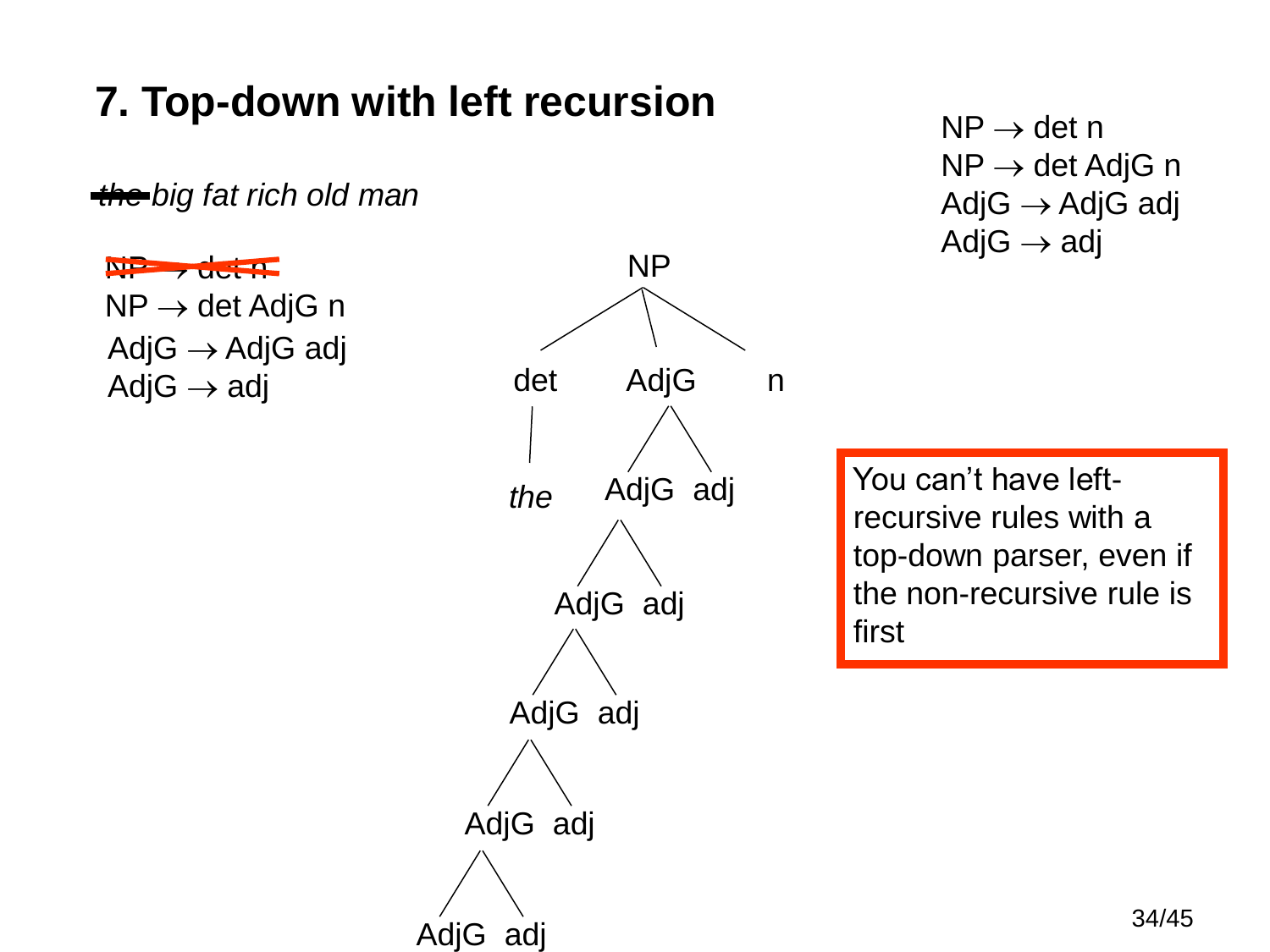### **7. Top-down with right recursion**

*the big fat rich old man old*

 $N_{\rm H}$  , det  $R_{\rm H}$  $NP \rightarrow det AdjG n$  $AdjG \rightarrow adj$  AdjG  $AdjG \rightarrow adj$ 



 $NP \rightarrow det n$  $NP \rightarrow det AdjG n$  $AdjG \rightarrow adj$  AdjG  $AdjG \rightarrow adj$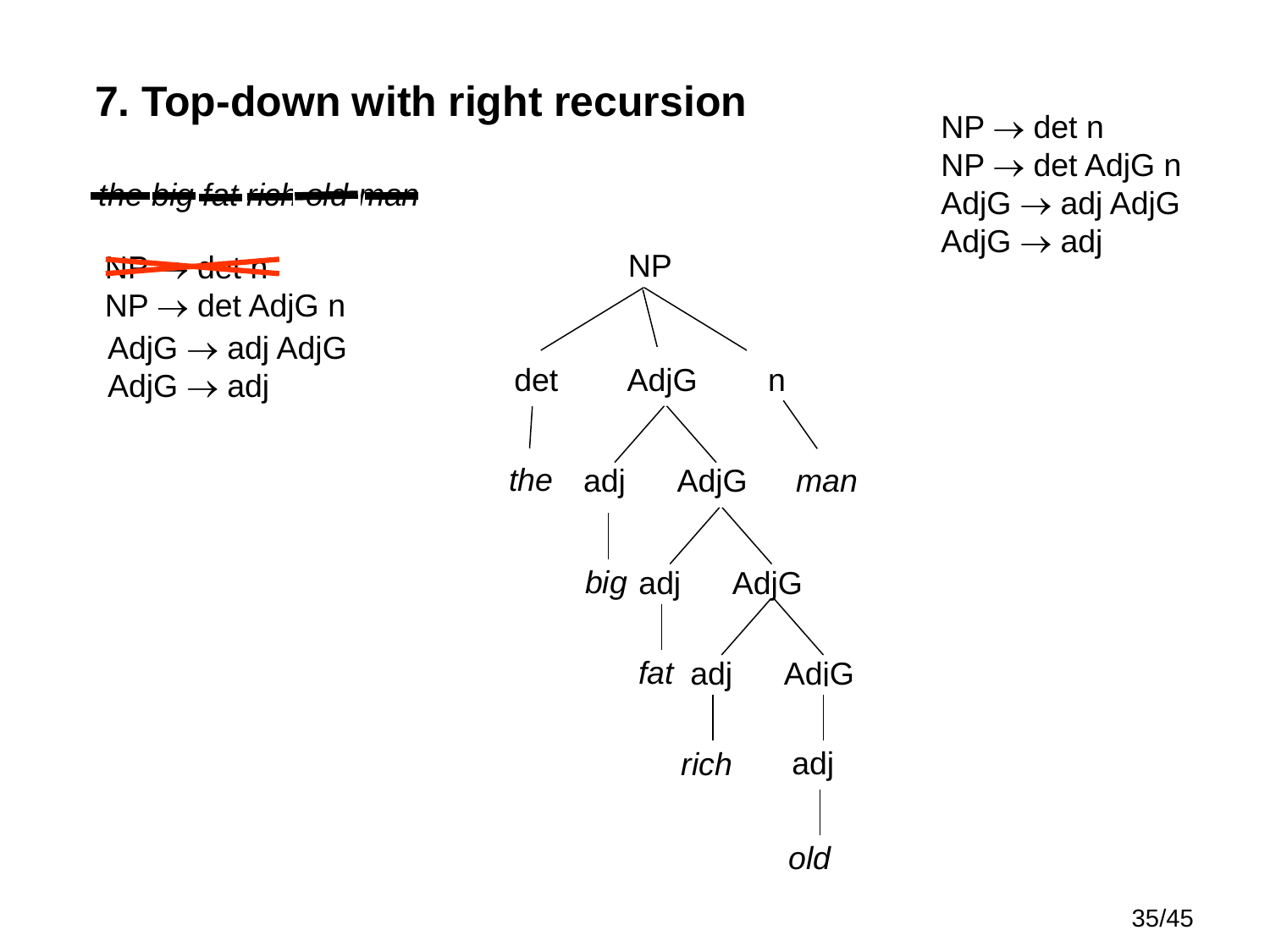#### **8. Bottom-up with left and right recursion**



 $NP \rightarrow det n$  $NP \rightarrow det AdjG n$  $AdjG \rightarrow AdvG$  adj AdjG Adj $G \rightarrow adi$  $AdvG \rightarrow AdvG$  adv  $AdvG \rightarrow adv$ 

AdjG rule is right recursive, AdvG rule is left recursive

Quite a few useless paths, but overall no difficulty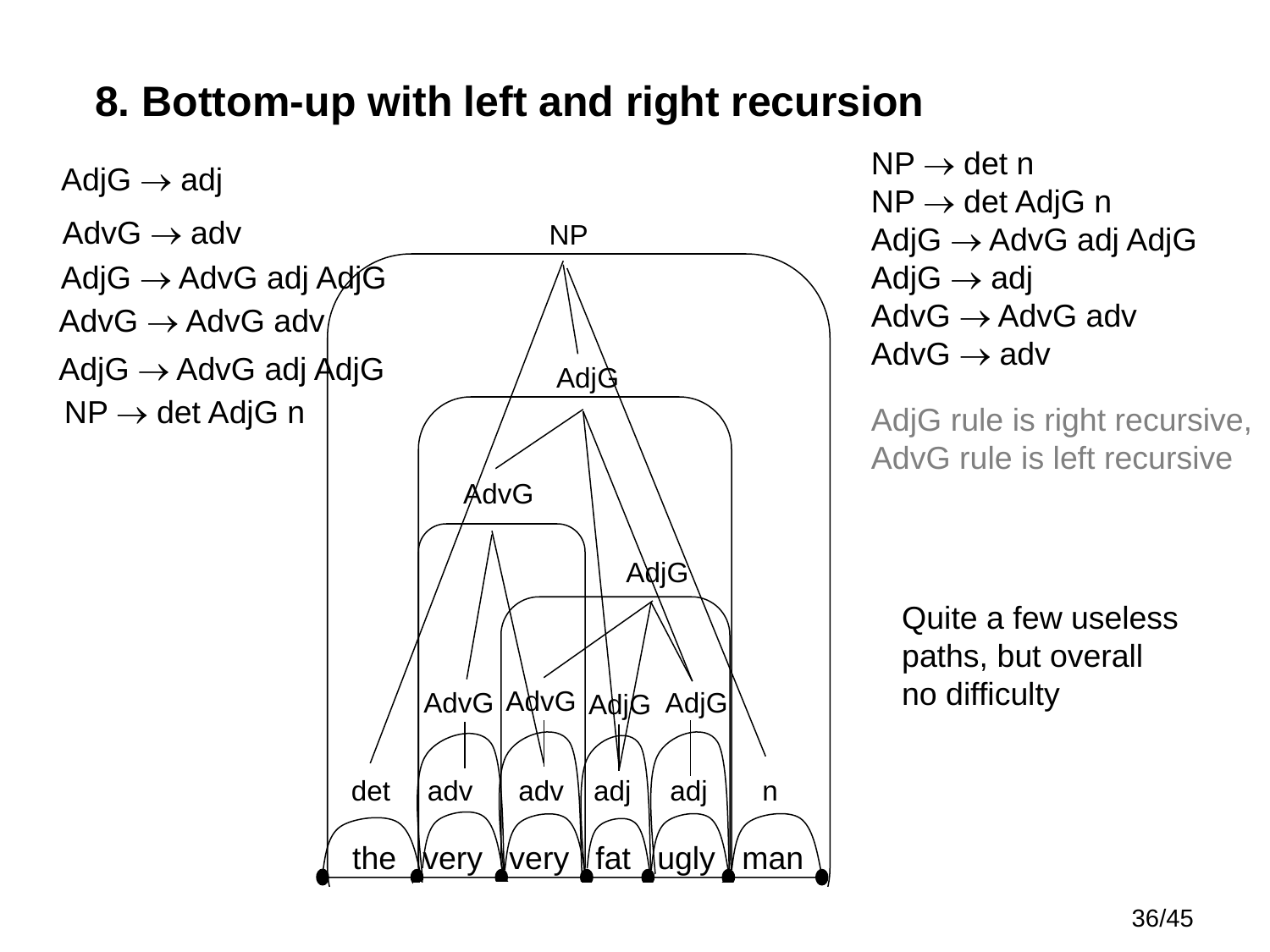#### **8. Bottom-up with left and right recursion**

the very very fat ugly man det adv adv adj adj n Adj $G \rightarrow adi$ AdjG AdvG  $\rightarrow$  adv AdvG  $AdjG \rightarrow AdvG$  adj AdjG  $AdvG \rightarrow AdvG$  adv AdvG AdjG  $\rightarrow$  AdvG adj AdjG  $\qquad\qquad$  AdjG  $NP \rightarrow det AdiG n$ NP

 $NP \rightarrow det n$  $NP \rightarrow det AdjG n$  $AdjG \rightarrow AdvG$  adj AdjG  $AdjG \rightarrow adj$  $AdvG \rightarrow AdvG$  adv  $AdvG \rightarrow adv$ 

AdjG rule is right recursive, AdvG rule is left recursive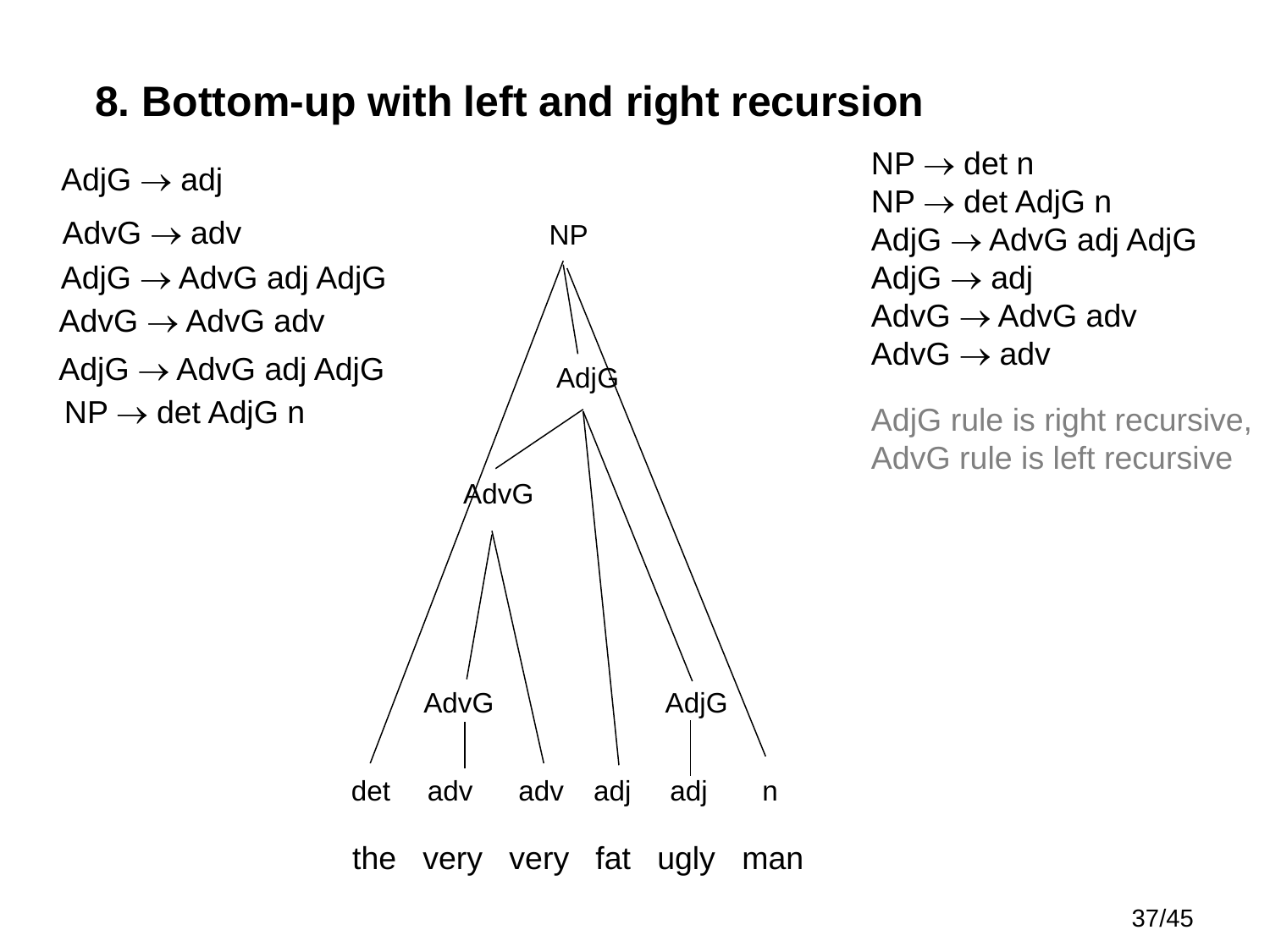## Top down vs. bottom-up

- Bottom-up builds many useless trees
- Top-down can propose false trails, sometimes quite long, which are only abandoned when they reach the word level
	- Especially a problem if breadth-first
- Top-down CANNOT handle left-recursion
- Top-down cannot do partial parsing – Especially useful for speech
- Wouldn't it be nice to combine them to get the advantages of both?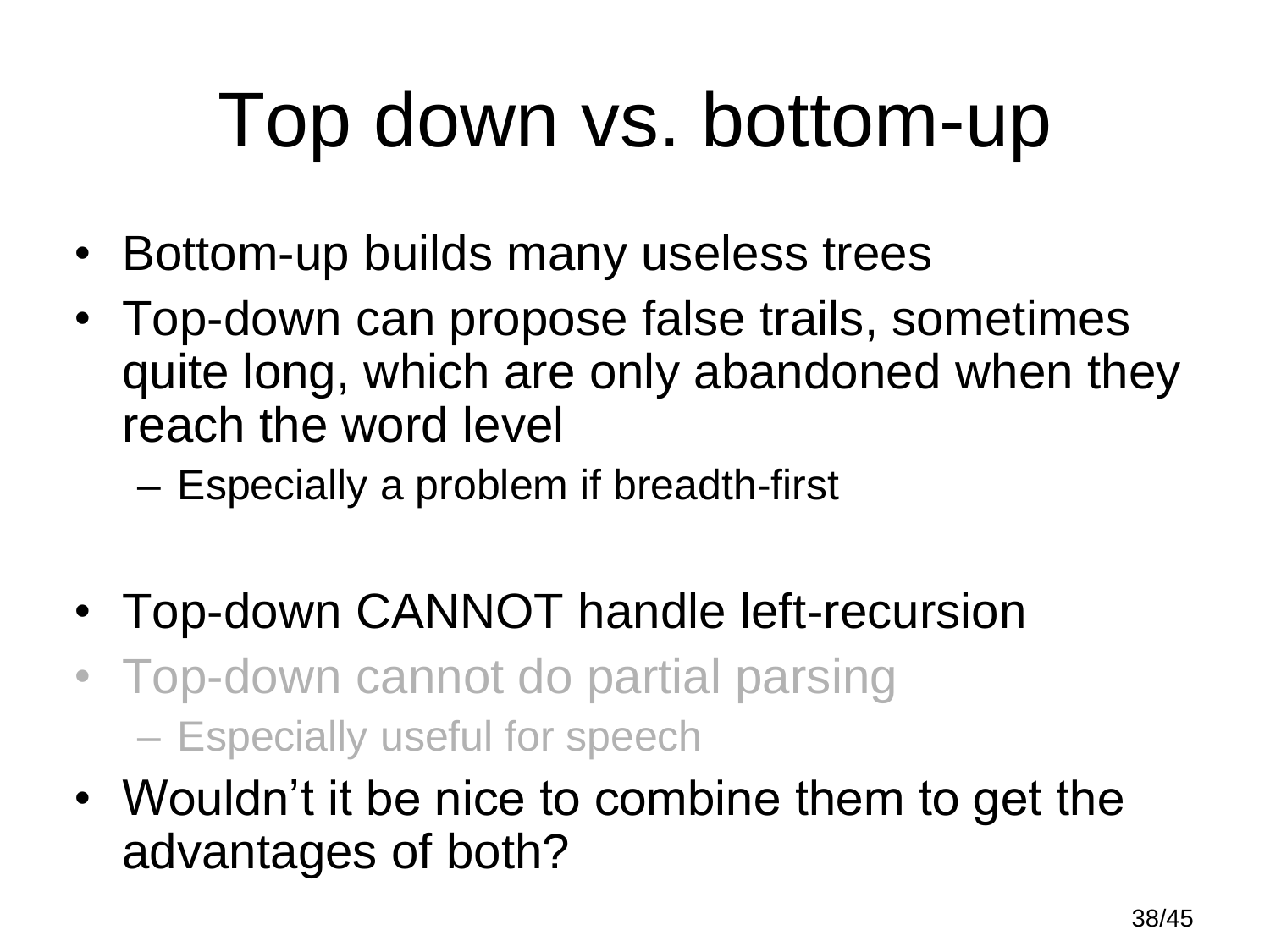# Left-corner parsing

- The "left corner" of a rule is the first symbol after the rewrite arrow
	- $-$  e.g. in S  $\rightarrow$  NP VP, the left corner is NP.
- Left corner parsing starts bottom-up, taking the first item off the input and finding a rule for which it is the left corner.
- This provides a top-down prediction, but we continue working bottom-up until the prediction is fulfilled.
- When a rule is completed, apply the left-corner principle: is that completed constituent a leftcorner?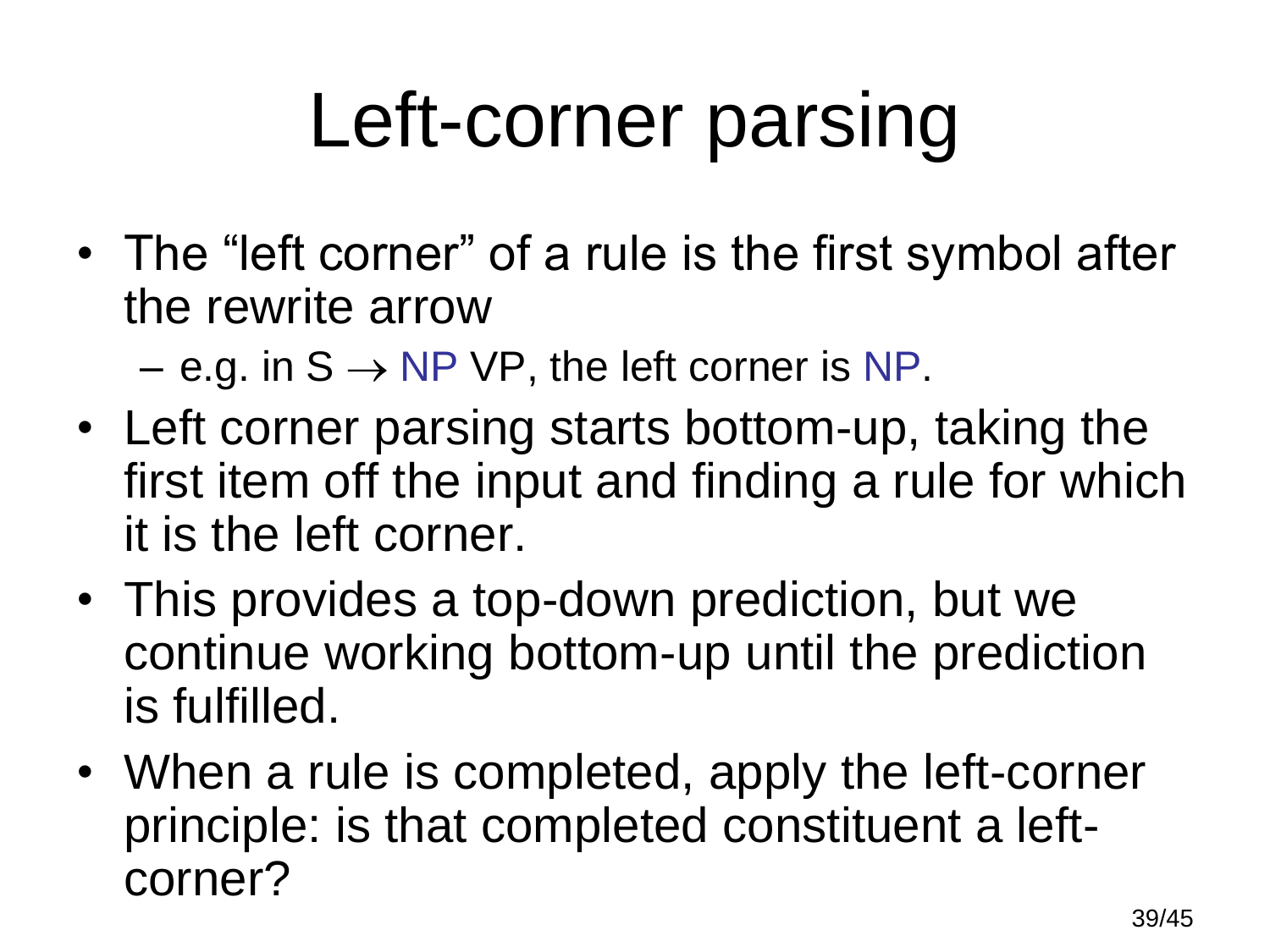

#### 40/45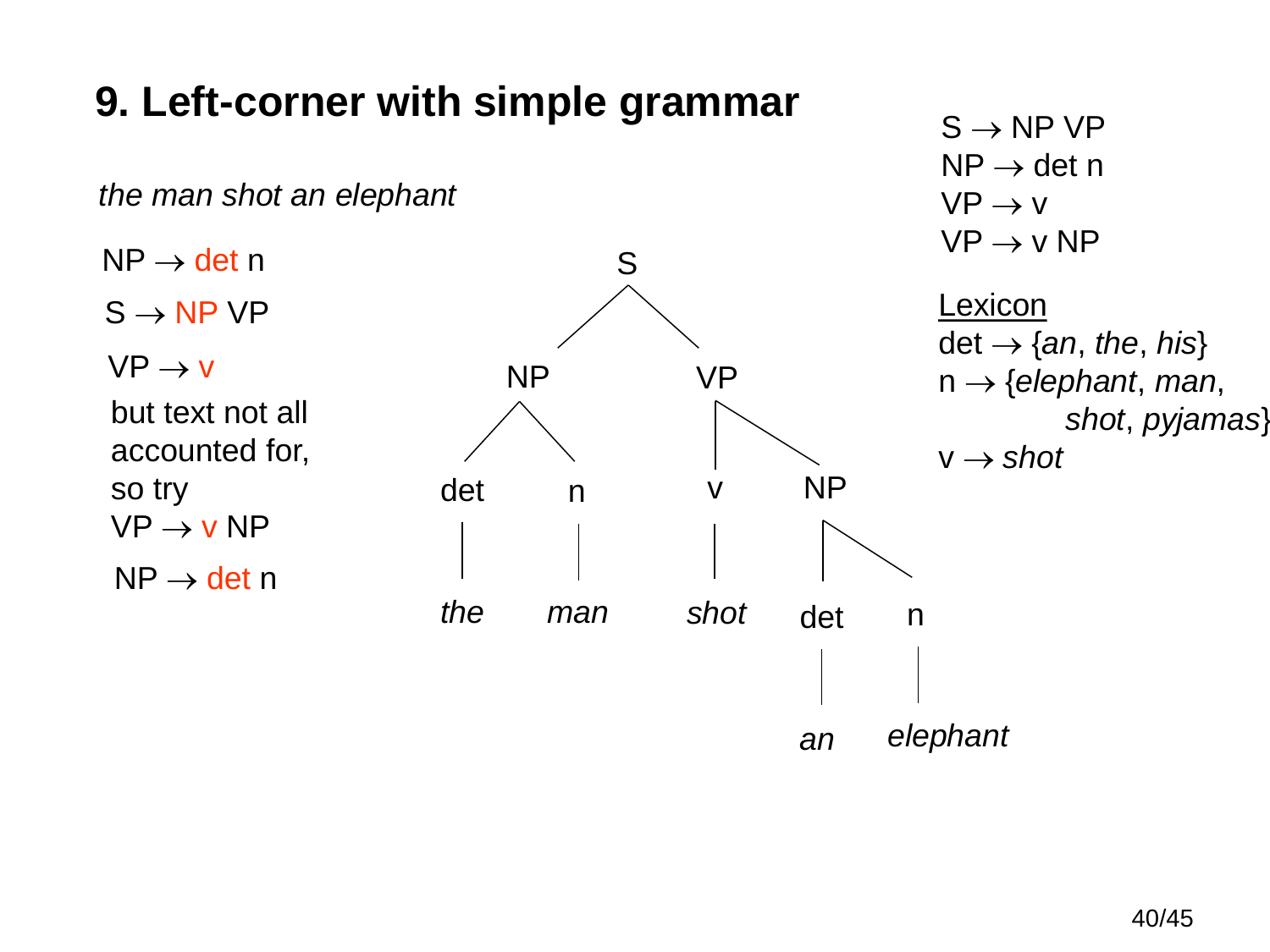## **Left-Corner-Parsing – Basic Idea**

- Left-corner combines bottom-up and top-down strategies in the following sense.
- Given a rule:  $k_0 \rightarrow k_1 k_2...k_n$
- Normal bottom-up: all k1 to kn must be recognized before applying the rule
- Left-corner: it suffices that  $k_1$  is recognized
- k2 to kn and the dominating nodes of  $k_1$  are predicted top-down

**41** Quelle: Mike Rosner, Dec 2011 [Lecture 17: Hybrid Algorithms: Left Corner Parsing] http://staff.um.edu.mt/mros1/csa3202/pdf/left\_corner.pdf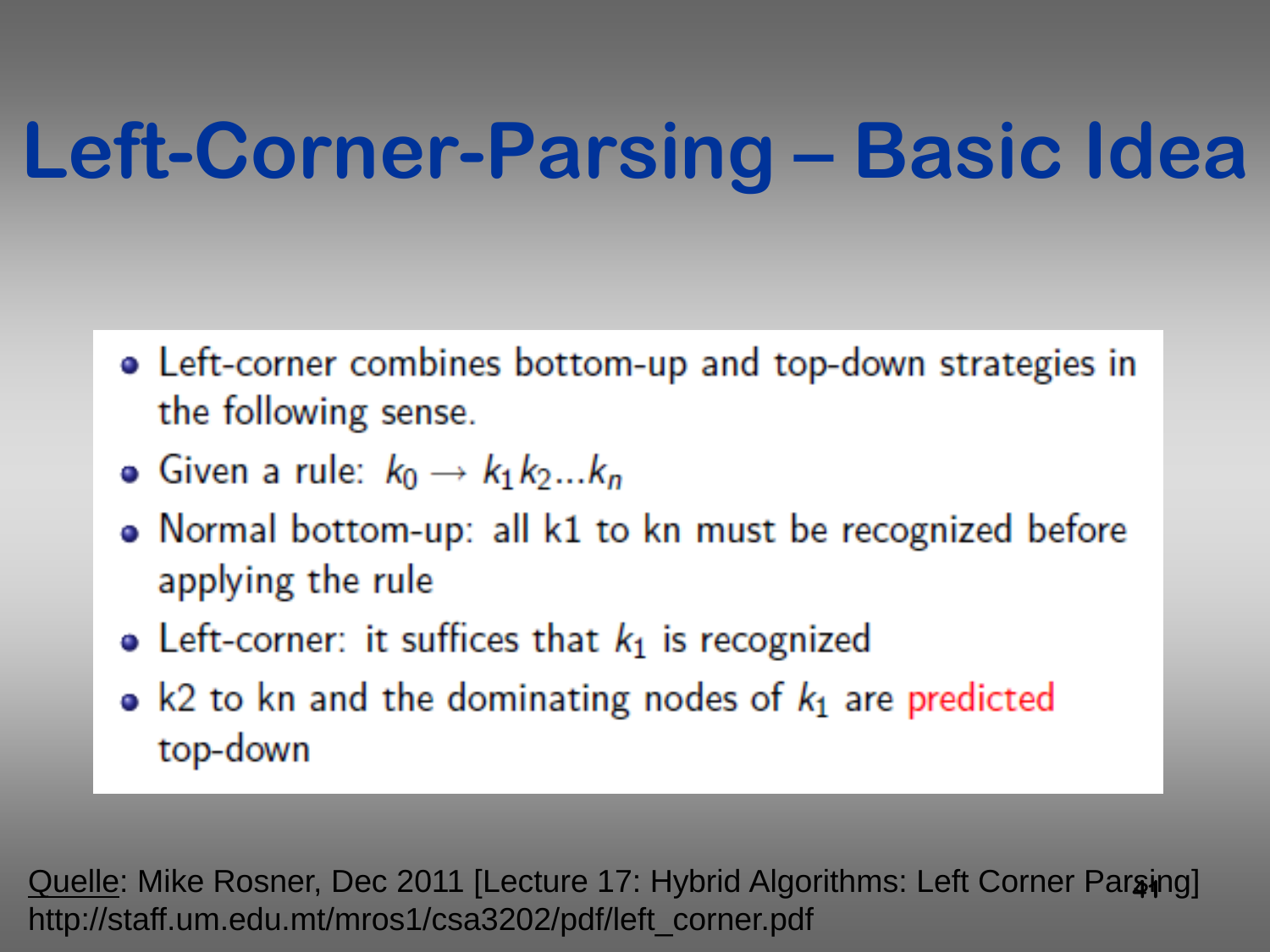## **Left-Corner Relation– Formally**

- $\bullet$  We define the relation  $\angle$  between nonterminals such that  $B\angle A$  if and only if there is a rule  $A\rightarrow B\alpha$ , where  $\alpha$  denotes some sequence of grammar symbols.
- The transitive and reflexive closure of  $\angle$  is denoted by  $\angle^*$ , which is called the left-corner relation.
- Informally, we have that  $B\angle^*A$  if and only if it is possible to have a spine in some parse tree in which B occurs below A (or  $B = A$ ).
- Possible left corners of all non-terminal categories can be determined in advance and placed in a table.

<u>Quelle</u>: Mike Rosner, Dec 2011 [Lecture 17: Hybrid Algorithms: Left Corner Par**s**ing] http://staff.um.edu.mt/mros1/csa3202/pdf/left\_corner.pdf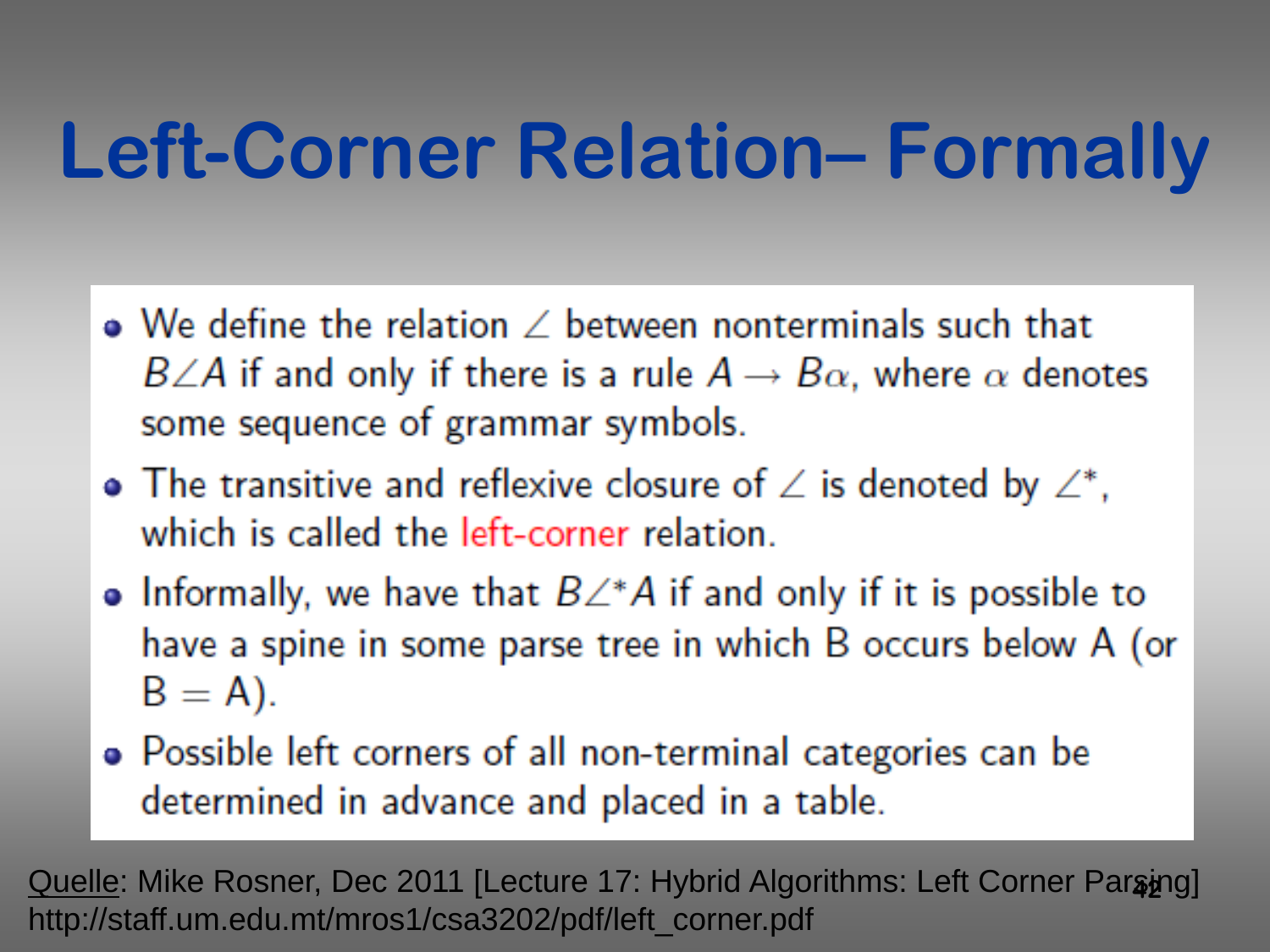### **Left-Corner Relation– Table**

 $S \rightarrow NP VP$  $NP \rightarrow det n$  $VP \rightarrow V$  $VP \rightarrow V NP$ 

**Lexicon**  $det \rightarrow \{an, the, his\}$  $n \rightarrow \{elephant, man,$ *shot*, *pyjamas*}  $v \rightarrow$  shot

|   | <b>Cat   Left Corners</b> |
|---|---------------------------|
| S | NP, det, an, the, his     |
|   | NP det, an, the, his      |
|   | VP v, shot                |